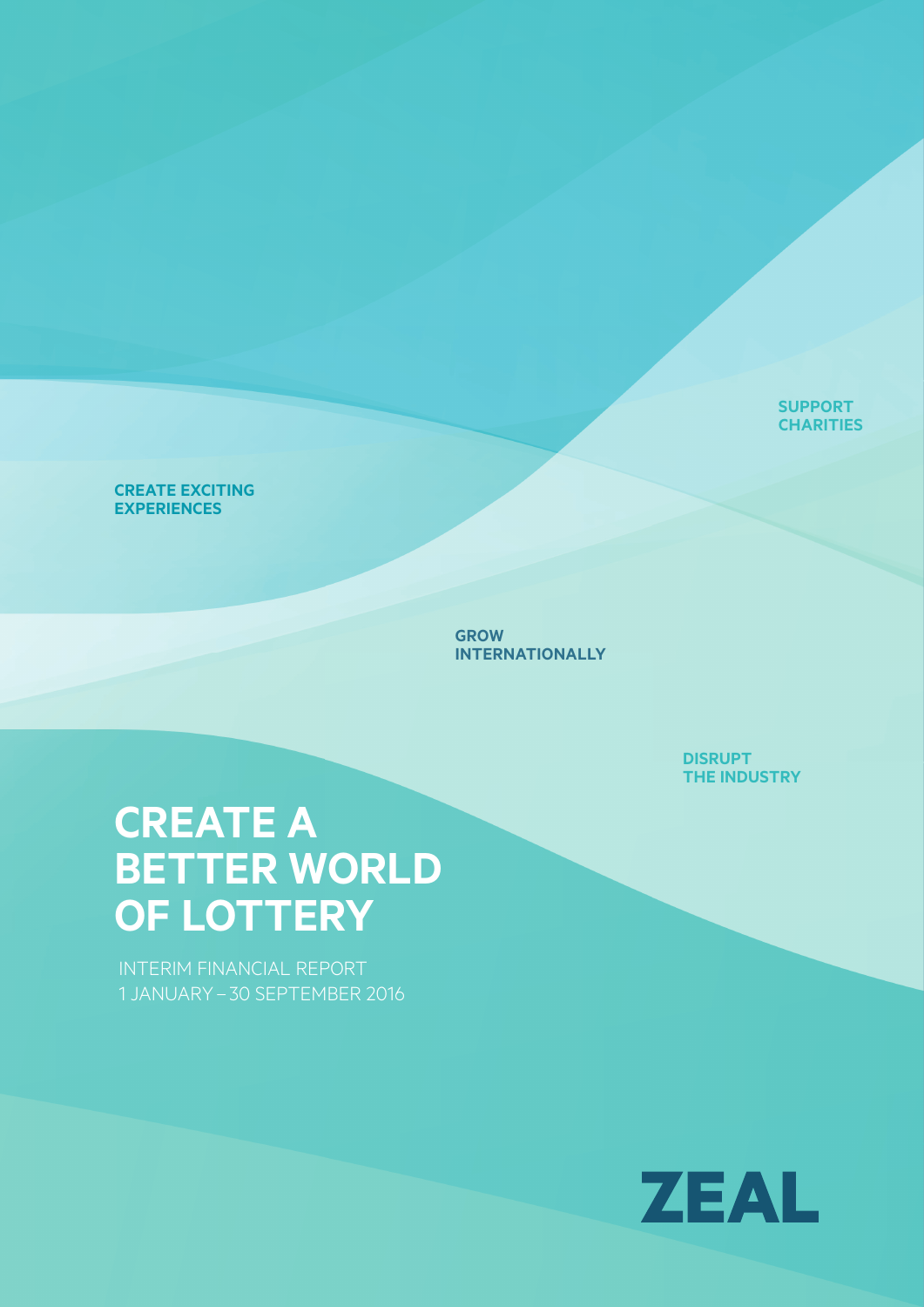**ZEAL Network SE\*** and its consolidated companies\*\* specialise in the area of online lottery. Our service offering consists primarily of the highly profitable consumer-facing lottery-based games business (secondary lottery betting and instant win games) and the provision of business-to-business lottery solutions (including white-label lotteries in the charity and associated sports organisation sectors).

We are a market leader in the global lottery sector. As the global lottery market continues to grow, we are confident that the strong stewardship of our existing business-to-consumer offering, investment in innovative new products in our business-to-business segment together with gradual deregulation of the European lottery markets will help us reach our primary goal of disrupting this sector.

Our vision is to create a better world of lottery, a world that our customers, business partners and people deserve.

### **CONTENTS**

- **02** Performance
- **03** Executive Review
- **05** Business Review
- **07** Financial Review
- **11** Interim Consolidated Financial Statements
- **18** Notes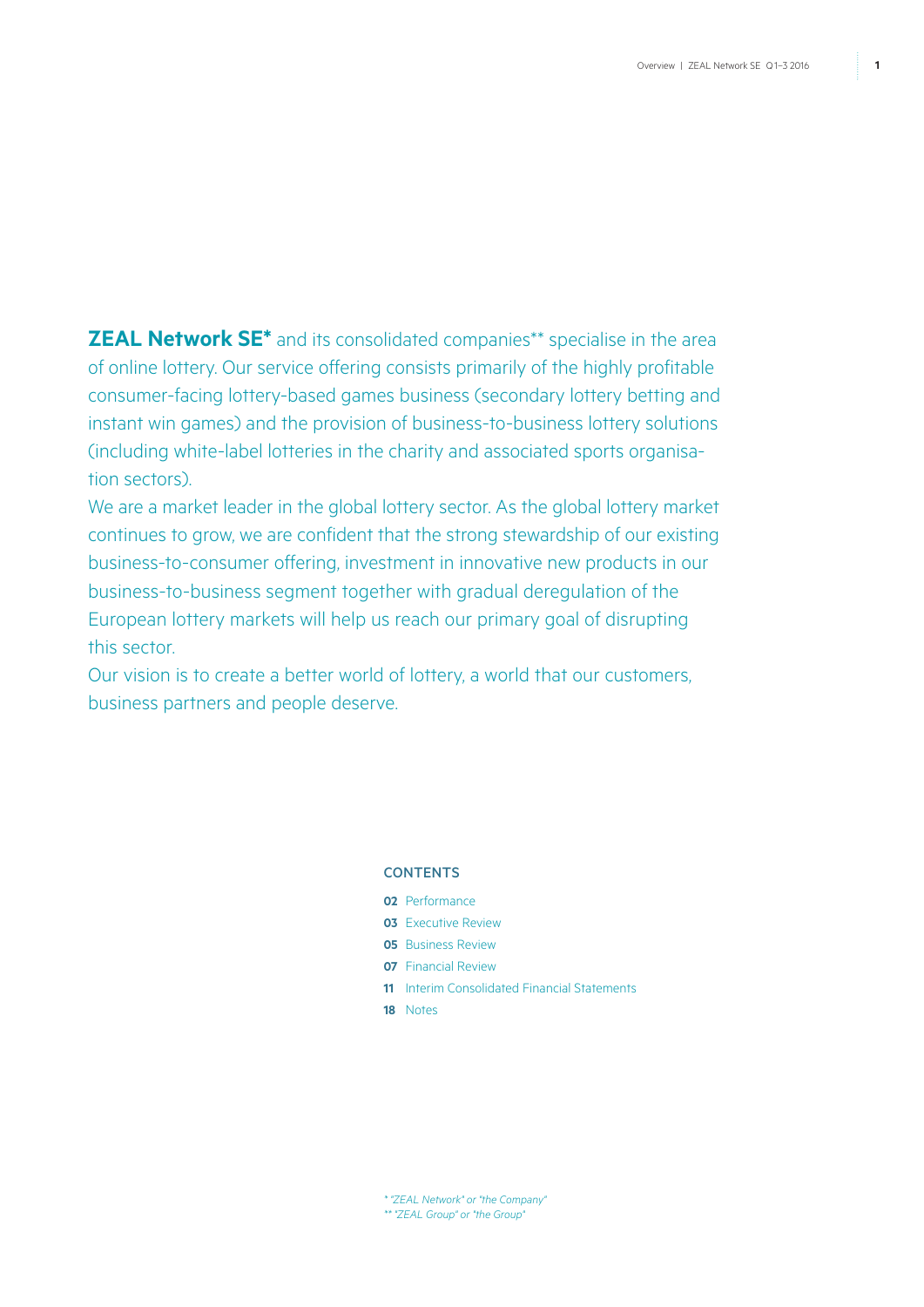# **Performance**

2015 2016





### **STATUTORY REVENUE<sup>1</sup> in €m**



#### **Statutory Total operating performance** in �m



**STATUTORY EBIT** in  $\epsilon$ m



**NET PROFIT** in €m



**Earnings per share** in �



*<sup>1</sup> Revenue in Q2 2015, Q3 2015 and Q2 2016 was negatively impacted by a high prize pay-out.*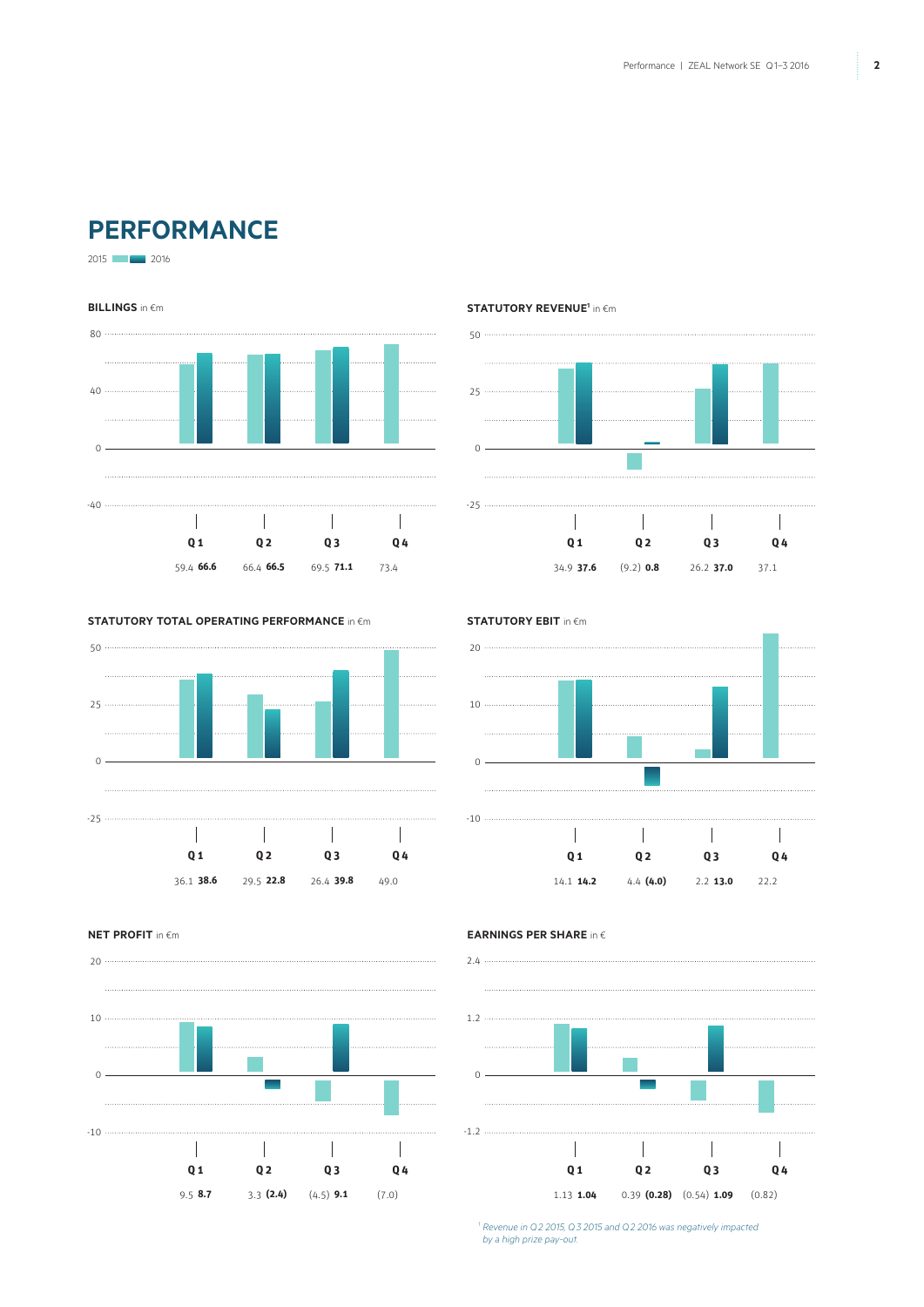## **Executive Review**

#### Dear Shareholders

ZEAL Group continues to build on the strong financial performance seen last year and during the first half of 2016 with a profitable third quarter. Consistent with the first half of the year, we continue to see sustained levels of growth in our business-to-consumer segment. This growth is primarily attributable to the roll out of seven new instant win games throughout the year, adding value to our product suite. We have also been successful in maintaining the high average levels of spend from our customer base that we saw in 2015. Furthermore, based on positive results from additional marketing channels we have started to accelerate investment in this area. During September our application for a licence in Ireland was approved, representing an important step towards the internationalisation of our business-to-consumer offering. We intend to launch in this market during the first quarter of 2017. Throughout the year we invested heavily in our business-tobusiness platform development which is now launch-ready. Additionally, the Norwegian licence application is progressing and we continue to explore expansion into new markets.

#### STRONG PERFORMANCE IN THE FIRST NINE MONTHS OF 2016

Billings, which comprises all stakes from customers, totalled €204.1m for the nine month period ended 30 September 2016. This represents an increase of €8.9m (5%) compared to the same period in 2015 (€195.2m).

Total operating performance, which comprises revenue and other operating income, amounted to €101.2m for the nine month period ended 30 September 2016 representing an increase of €9.3m (10.2%) compared to the same period in 2015 (€91.9m). During the third quarter of 2016, total operating performance was €39.8m which is a €13.5m increase compared to the same period last year.

EBIT for the nine month period amounted to €23.3m representing an increase of €2.6m (12.4%) compared to the same period in 2015 (€20.7m). The growth in EBIT was driven by an increase of €9.3m in total operating performance, partly generated by an increase in our investment in marketing activities of €1.9m. The increased marketing spend relates to a multi-media campaign launched during Q2 2016 with the objective of growing the Group's customer base. EBIT growth was partially offset by increases in personnel costs of €0.8m.

Additionally, the Group suffered adverse movements in exchange rate differences of €2.3m due to the volatility of the Euro against GBP during the nine month period and a one off cost of €1.3m associated with the acquisition of Geonomics Global Games Limited and Geo24 UK Limited. Further explanation is included in the financial review section of this report.

We are satisfied with the core underlying profitability of the Group and are confident that adherence to the strategic objectives set out in the 2015 Annual Report will result in sustained EBIT growth for the rest of the year. Historically, we have seen a decrease in levels of activity during major sporting events (such as European football championships) where Germany has been successful. Despite Germany's success in the Euro 2016 championships which took place in Q2 2016, we saw an increase in "normalised" revenue during the first nine months of the year of approximately €1.8m compared to the same period in the prior year. "Normalised" results include adjustments for expected lottery pay-outs based on statistical modelling.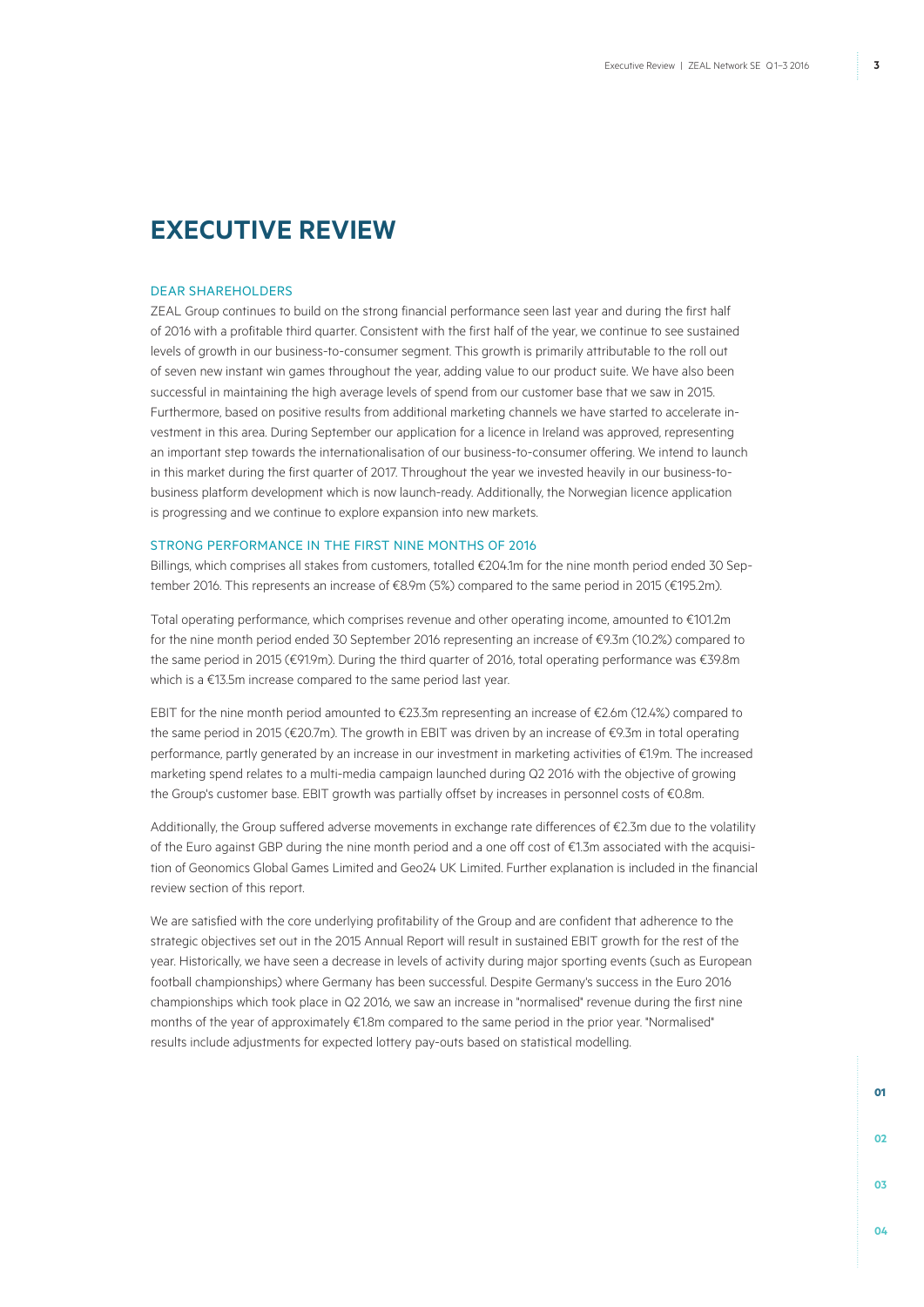### RELEASE OF DORMANT BALANCES

As noted in the Q2 interim financial report, during the first six months of 2016, one of the Group's minority shareholdings, Tipp24 Services Limited released an amount of €1.6m relating to dormant customer account balances to other operating income. A further balance of €1.8m was released during Q3 2016. These releases related to customer account balances where no activity had occurred since 2013. The release of these account balances is in full compliance with publicly available terms and conditions included on the tipp24.com website and significant diligence was performed prior to the authorisation of these releases.

#### THIRD INTERIM DIVIDEND PAYMENT 2016

In accordance with our dividend policy, ZEAL Network paid out the third interim dividend amounting to €0.70 per share at the end of Q3 2016. We intend to pay one more instalment of €0.70 per share in 2016. ZEAL Network's dividend policy is subject to periodic review and possible amendments depending on future earnings and financial position.

#### **OUTLOOK**

Our strategic outlook remains unchanged with attractive growth opportunities in our target markets. We continue to make positive progress towards our strategic goals. We have benefitted from recent rulings in the European Courts which have enhanced our marketing capabilities and we are confident that our ability to increase our direct investment in marketing will drive our planned growth strategy and build on our existing customer base. Our new instant win games attract new target groups who demand a more exciting gaming experience and have increased the average revenue generated from our customers. We see high potential in this growing market. The Group remains well positioned to capitalise on opportunities arising from changes to regulatory conditions and relatively low internet penetration of the lottery industry.

When reviewing the principal business risks prior to signing off the Q3 2016 Interim Financial Report, the Board concluded that the EU referendum result was not a principal business risk. We will continue to monitor the negotiations between the UK and the European Union.

As announced on 17 May 2016, we expect full year total operating performance to be €125–135m and full year EBIT to be €25–35m.

The Executive Board

**Dr. Helmut Becker Jonas Mattsson Susan Standiford** CEO CFO CTO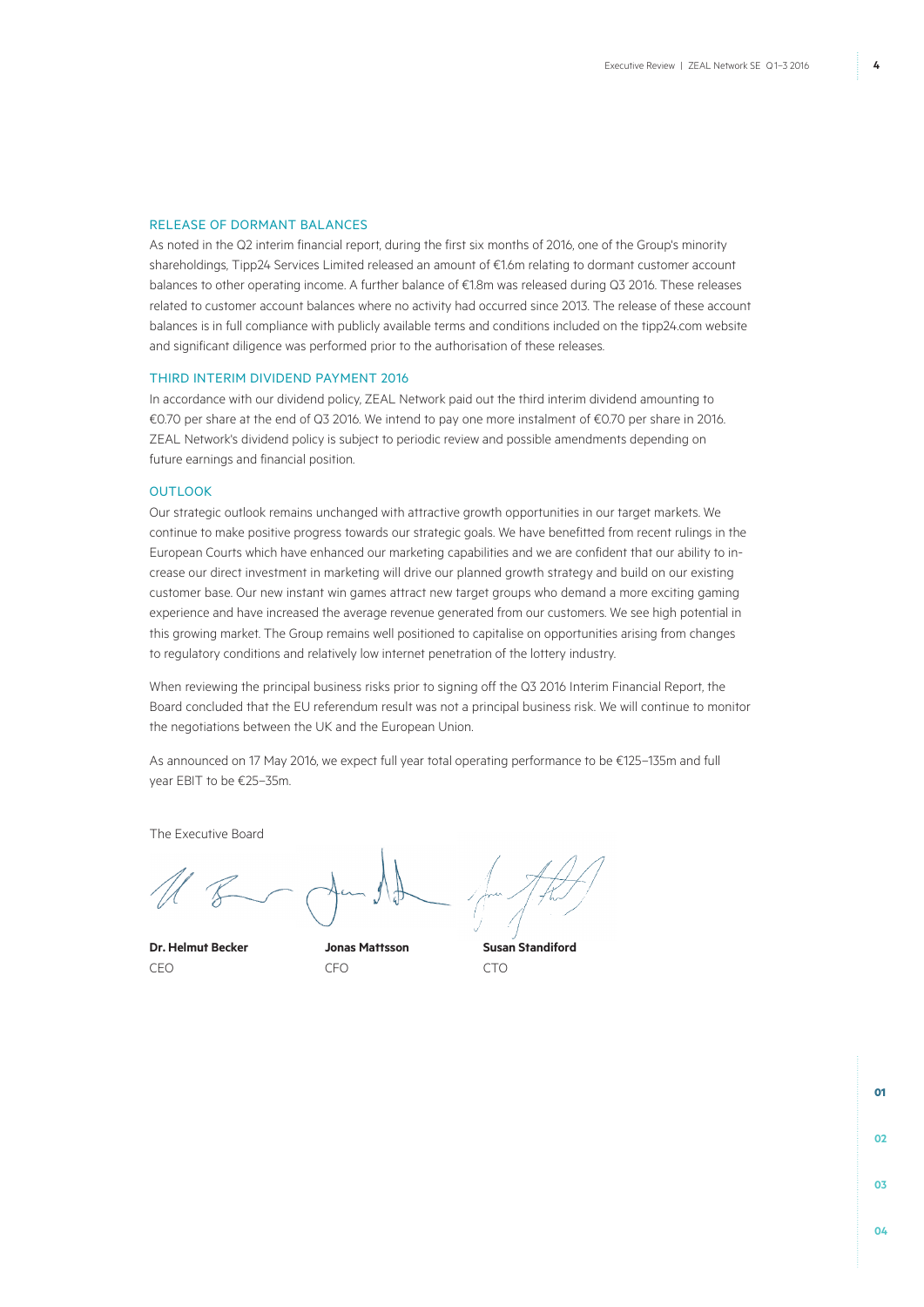# **Business Review**

### **Business Model and Structure**

The Group's operating segments are Business-to-Consumer ("B2C") and Business-to-Business/Business-to-Government ("BBG"). We have described the composition of the segments in more detail below:

#### **B2C Segment**

B2C's operating results comprise the secondary lottery betting business (secondary lottery), sales of "instant win games" products, direct costs and an allocation of the shared cost base.

#### **BBG Segment**

The BBG segment comprises the remainder of the Group's core operating activities including:

- The lottery brokerage business in Spain.
- The international services business for lottery operators including online operation of the lottery games of the Spanish lottery operator ONCE (a national organisation for blind and disabled people).
- The international business that offers digital services to private business partners and state lotteries.
- Segmental results presented are attributable to the operating activities of the BBG segment together with an allocation of shared costs.

### **LEGAL AND REGULATORY MATTERS**

### ADAPTING THE FORMER BUSINESS MODEL IN GERMANY

The second stage of the German State Treaty on Games of Chance ("GlüStV 2008") became effective on 1 January 2009. GlüStV 2008 contained provisions which completely prohibited the brokering of state-run lotteries through the Internet. As a result, ZEAL Network discontinued its lottery brokerage activities in Germany at that time and transferred the assets of the German brokerage business, together with the Spanish companies (Ventura24 and Ventura24 Games), (the "transfer") to the MyLotto24 sub group. At the date of the transfer, MyLotto24 Limited was a wholly owned subsidiary of ZEAL Network. Ownership of the Spanish companies was transferred to ZEAL Network as part of a corporate restructure in 2014.

Following the transfer, ZEAL Network assigned the majority voting rights (in the form of preference shares stripped of their main economic rights) in both MyLotto24 Limited and its subsidiary Tipp24 Services Limited to a Swiss foundation ("Fondation Enfance Sans Frontières" or "FESF") set up by ZEAL Network. The MyLotto24 sub group is consolidated into the ZEAL Group financial statements because the relevant criteria under IFRS 10 are met (refer to section 2.4 of the Group's accounting policies on page 72 of the 2015 Annual Report for further detail).

The GlüStV 2008 expired on 31 December 2011 and was replaced by the 2012 German State Treaty on Games of Chance ("GlüStV 2012"). GlüStV 2012 permits brokerage activities in Germany where licences are granted by the State. While we continue to fight in the courts for the resumption of our business in Germany, our attempt to obtain a licence under GlüStV 2012 has so far been unsuccessful.

### ONGOING LEGAL AND REGULATORY MATTERS

The principal legal and regulatory matters affecting the Group are included within our 2015 Annual Report. There have been no material changes to the status of these matters since the date of approval of the 2015 Annual Report. Furthermore, there have been no significant additional legal or regulatory matters that have arisen during the first nine months of 2016.

### TAX MATTERS AND CONTINGENT LIABILITIES

There have been no changes in the status of the tax matters reported in the 2015 Annual Report. The Directors continue to closely monitor any changes in areas where contingent liabilities have previously been disclosed and where provisions have previously been recorded.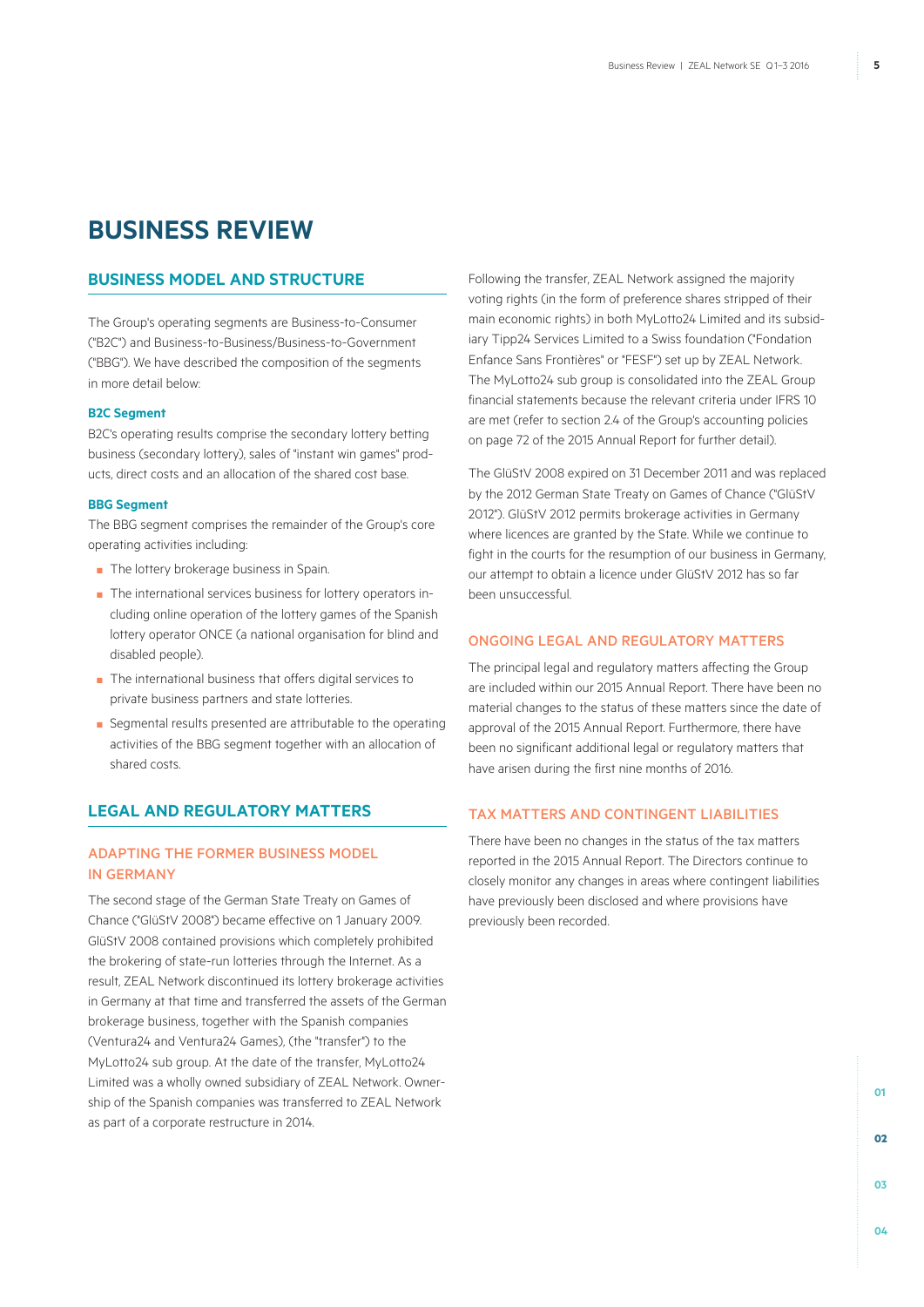### **NORMALISATION OF RESULTS**

### NORMALISED RESULTS

In the primary lotteries on whose results ZEAL relies, there are fixed underlying pay-out ratios (ratio of pay-outs to stakes) for ongoing lottery draws. For our main products this is approximately 50%. Over time, the expected pay-out ratio for secondary lotteries is the same as for the primary lotteries.

There may be deviations between the expected pay-out ratio and actual pay-outs made. The difference between the actual pay-out and the expected prize pay-out is referred to as "normalisation" in this report.

In order to aid understanding of the financial statements and the related earnings position, we disclose the effect of deviations between the expected and actual pay-out ratio by presenting "normalised" revenue and EBIT.

### PAY-OUTS ON SECONDARY LOTTERIES

Total pay-outs on secondary lotteries in the first nine months of 2016 were €31.0m above the expected pay-out value (in the first nine months of 2015, the comparable figure was €52.7m above the expected pay-out value) with an impact on statutory revenue of the same amount. The impact of revenue normalisation was partially offset by special jackpot insurance income of €20.0m and a small negative impact of (€0.3m) from hedging income normalisation resulting in a difference between actual and expected statutory EBIT of €11.3m (in the first nine months of 2015 statutory EBIT was €14.6m lower than expectation).

#### **Revenue**

|                         | 01/01-30/09/2016 | 01/01-30/09/2015 |
|-------------------------|------------------|------------------|
| in $\notin k$           |                  |                  |
| Actual                  | 75.338           | 51.869           |
| Expected <sup>1</sup>   | 106.344          | 104.521          |
| Deviations <sup>2</sup> | (31,006)         | (52, 652)        |

### **EBIT**

|                         | 01/01-30/09/2016 | 01/01-30/09/2015 |
|-------------------------|------------------|------------------|
| in $\notin k$           |                  |                  |
| Actual                  | 23.255           | 20.686           |
| Expected <sup>1</sup>   | 34.507           | 35.253           |
| Deviations <sup>2</sup> | (11,252)         | (14, 567)        |

*1 Actuals adjusted for expected pay-outs*

*2 Effect of normalisation of results*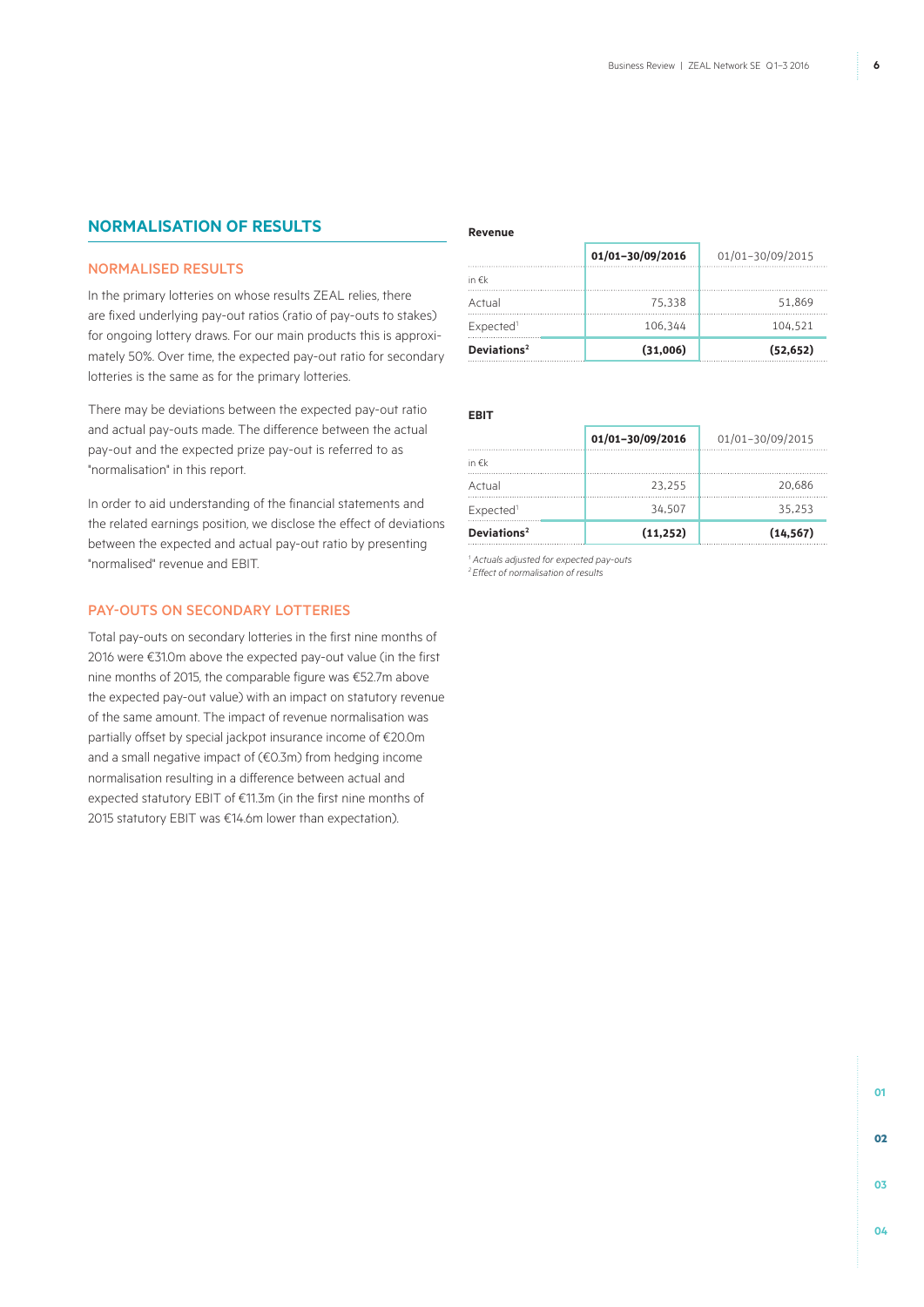# **Financial review**

The following table details the interim consolidated statement of operations of the ZEAL Group for the nine months ended 30 September:

|                                    | 01/01-30/09/2016 | 01/01-30/09/2015 | Change % |
|------------------------------------|------------------|------------------|----------|
| in $\epsilon$ k                    |                  |                  |          |
| Revenue                            | 75,338           | 51.869           | 45       |
| Other operating income             | 25,910           | 40,022           | (35)     |
| <b>Total operating performance</b> | 101,248          | 91,891           | 10       |
| Personnel expenses                 | (19, 729)        | (18,930)         | 4        |
| Exchange rate differences          | (1, 576)         | 762              | (307)    |
| Other operating expenses           | (53, 557)        | (47, 701)        | 12       |
| Marketing expenses                 | (9,828)          | (7, 965)         | 23       |
| Direct costs of operations         | (26, 716)        | (21, 615)        | 24       |
| Other costs of operations          | (17, 013)        | (18, 121)        | (6)      |
| Loss on acquisition                | (1, 340)         |                  | N/A      |
| <b>EBITDA</b>                      | 25,046           | 26,022           | (4)      |
| Amortisation and depreciation      | (1,791)          | (5,336)          | (66)     |
| <b>EBIT</b>                        | 23,255           | 20,686           | 12       |
| Financial result                   | (1, 199)         | (3, 184)         | (62)     |
| <b>Earnings before taxes</b>       | 22,056           | 17,502           | 26       |
| Income taxes                       | (6,617)          | (9,341)          | (29)     |
| Profit for the period              | 15,439           | 8,161            | 89       |

### **REVENUE AND TOTAL OPERATING PERFORMANCE**

Consolidated revenue and total operating performance for the nine month period ended 30 September 2016 amounted to €75.3m and €101.2m respectively, representing an increase of €23.5m in consolidated revenue and an increase of €9.3m in total operating performance respectively compared to the same period in 2015.

The increase in revenue performance was largely driven by the successful rollout of our instant win games product offering since February 2015. These products started to generate positive revenues and cash inflows towards the end of Q1 2015. Sustained revenue growth in these products during the remainder of 2015 and into 2016 has led to positive period-on-period revenue growth. Part of this growth was attributable to an increase in the high average levels of spend from our customer base compared to 2015.

The period-on-period decrease in the other operating income is attributable to hedging income generated in each period together with the release of €3.4m of dormant balances referred to in the Executive Review above. The other operating income for the period ended 30 September 2016 primarily comprised €20m from special jackpot insurance income (30 September 2015: €38.3m of hedging income). Period-on-period fluctuations in other operating income are expected based on the timing of jackpot winners.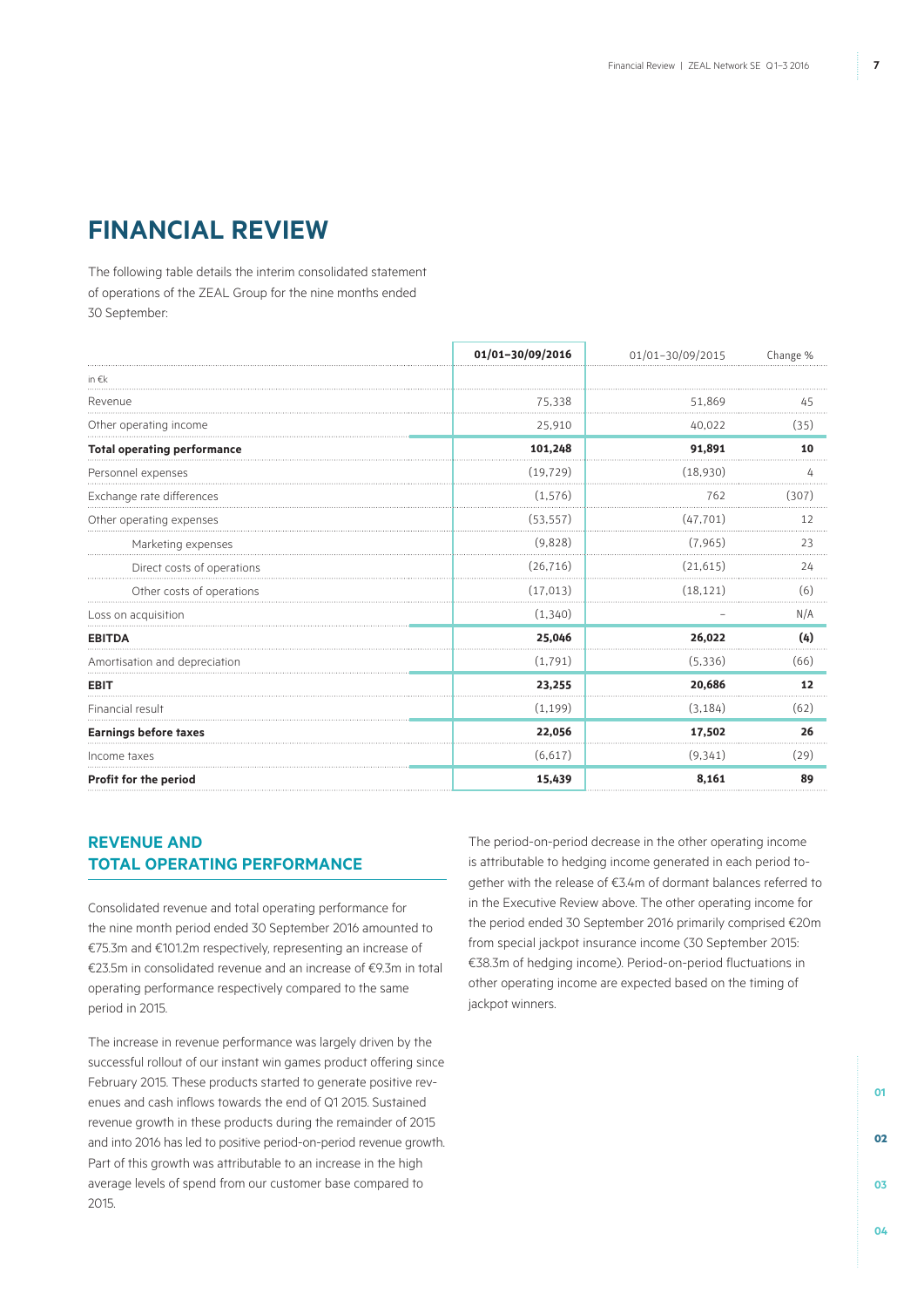#### **EBIT**

At a consolidated statutory level, EBIT for the period amounted to €23.3m (2015: €20.7m) representing an increase of €2.6m compared to the same period in 2015. The EBIT result for the period was strengthened by the following movements:

- Increase of €9.3m in total operating performance
- Decrease of €3.5m in depreciation and amortisation charges mainly associated with the age of the Group's software assets
- Release of dormant customer account balances of €3.4m
- Decrease in other costs of operations of €1.1m

EBIT for the period was negatively impacted by the following movements, certain of which we expect to be temporary or one off in nature:

- Increase in personnel costs of €0.8m
- Adverse exchange rate movements of €2.3m
- Increase in direct expenses of €5.1m
- Increase of €1.9m marketing spend
- One off charge on acquisition of the Geo companies of approximately €1.3m

Further commentary on the movement in expenses is included in the expenses section directly below.

### **Expenses**

In the first nine months of 2016, personnel expenses amounted to €19.7m representing an increase of 4% compared to the same period in 2015 (€18.9m). The period-on-period increase in personnel expenses is primarily due to an increased group headcount relating to investments in new business opportunities and inflation based salary increases.

During the period, the Group also suffered adverse exchange rate movements of €2.3m driven by balances held in United Kingdom Pound ("GBP") – this is highly dependent on the volatility of GBP against Euro, driven by the UK's decision to leave the European Union.

Compared to the same period in the previous year, other operating expenses increased 12.3% from €47.7m to €53.6m. The most significant contributory factors, were:

- Increase of €1.9m marketing spend resulting from a multimedia advertising campaign.
- Increase in non-deductible VAT of €2.2m resulting from a change in the Group's UK VAT structure (which is expected to drive relative cost savings from the middle of Q4 2016).
- Increase in special jackpot insurance to hedge against our exposure to 13<sup>th</sup> must go draws of €3.0m.
- Savings of €1.2m are mainly attributable to decreases in consulting expenses due to the completion of one-off projects in 2015.

### **LOSS ON ACQUISITION**

At 31 December 2015, the Group owned 25.7% of the shares issued by Geonomics Global Games Limited ("GGGL"). On 29 January 2016, the Group exercised vested warrants that increased its shareholding to 32.13%.

On 30 March 2016, the Group completed the purchase of the remaining 67.87% of the issued share capital of GGGL in exchange for consideration of £0.8m (€1.0m). At the date of acquisition, the Group recognised a charge of €1.3m driven by the acquisition of the net liabilities of GGGL and its joint venture, Geo24. Further explanation is included in note 7 below.

### **FINANCIAL RESULT**

Investments in GGGL (associate) and Geo24 UK Limited (joint venture) were written down to €nil at 31 December 2015. No loss pick-ups were therefore accounted for in the nine month period to 30 September 2016.

The net charge recorded within financial result is primarily attributable to the impairment of the draw-downs on the convertible loan facility totalling €1.6m. Amounts drawn were fully provided for at the date of draw-down. The remaining amounts recorded within financial result relate to interest and other income of €0.6m offset by interest expense of €0.2m.

### **Tax**

At 30%, the consolidated tax rate in the first nine months is lower than the same period in the prior year (53.4%). As the B2C and BBG segments are treated as different tax units, losses of the BBG segment cannot be offset against earnings of the B2C segment. Fluctuations in the mix of losses and earnings between these segments period-on-period have a direct result on the Group's consolidated tax rate and contribute to fluctuations in the rates realised each year.

**01**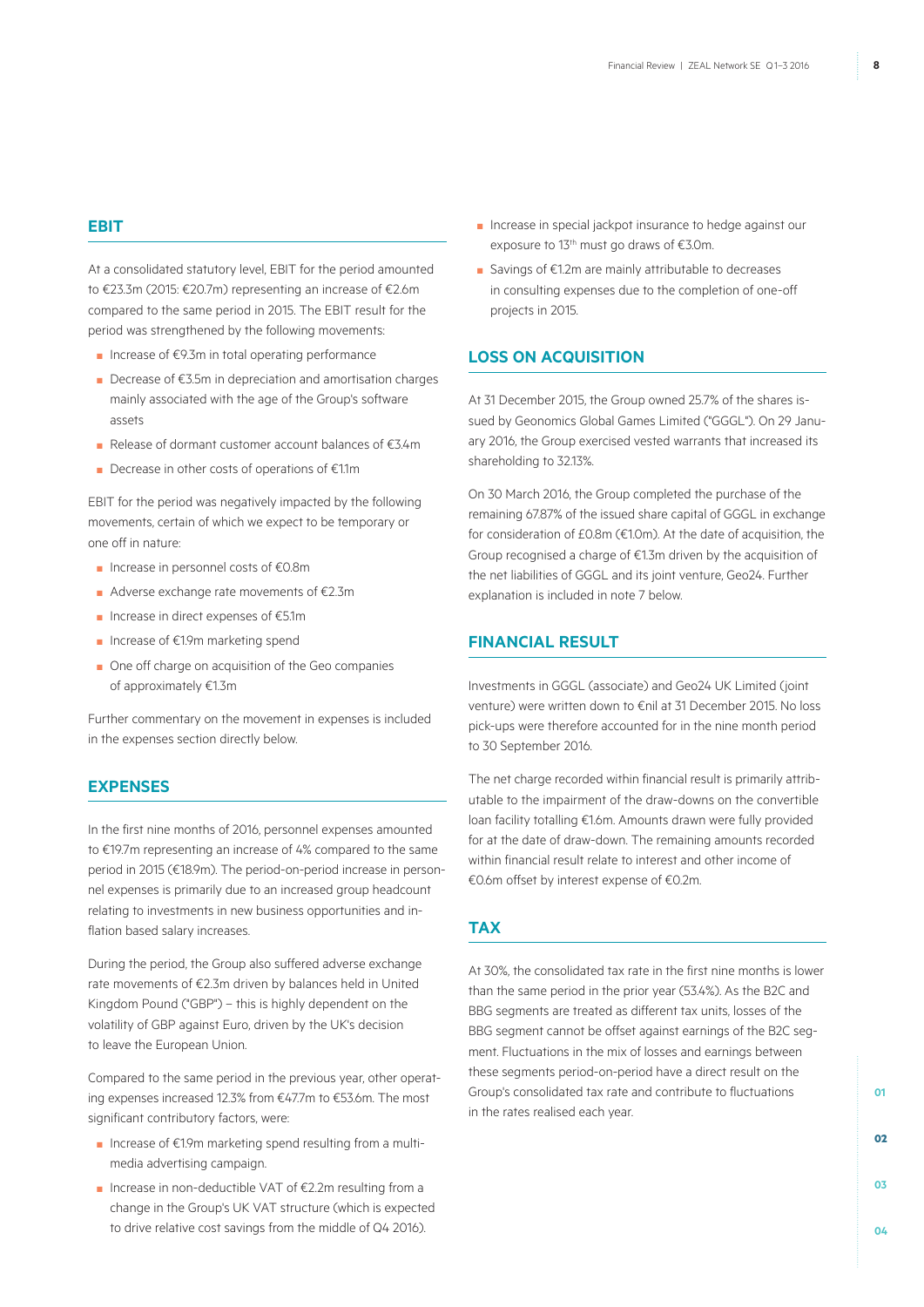### **EARNINGS PER SHARE (EPS)**

The EPS from continuing operations in the first nine months of 2016 increased compared to the same period in the previous year from €0.97 to €1.84 due to an increase in profit after tax to €15,439k.

### **DIVIDEND**

The third payment of the interim dividends, amounting to €0.70 per share, was made on 30 September 2016. We intend to pay one more instalment of €0.70 per share at the end of Q4 in 2016.

#### **Dividend periods for 2016**

| in $\epsilon$                 | 01 2016       | 022016       | 03 2016           | 042016          |
|-------------------------------|---------------|--------------|-------------------|-----------------|
| Dividend per registered share | 1/(           |              |                   |                 |
| Payment date                  | 31 March 2016 | 30 June 2016 | 30 September 2016 | End of December |
|                               |               |              |                   | (expected)      |

### **CASH FLOW AND CAPITAL MANAGEMENT**

|                                                                                      | $01 - 32016$ | () 1–3 2015 |
|--------------------------------------------------------------------------------------|--------------|-------------|
| in $\notin k$                                                                        |              |             |
| Key cash flow positions                                                              |              |             |
| Cash from operating activities                                                       | 29.299       | 11 725      |
| Cash used in investing activities                                                    | (2.173)      |             |
| Cash used in financing activities                                                    | (17.609)     | (17.609)    |
| Changes in cash and pledged cash and short-term financial assets                     | 9,517        |             |
| Cash and pledged cash and short-term financial assets at the beginning of the period | 107.660      | 108 140     |
| Cash and pledged cash and short-term financial assets at the end of the period       | 117.177      |             |

Cash from operating activities in the first nine months of 2016 was €29,299k (€17,574k above the comparable 2015 figure of €11,725k). The movement was attributable to increased operating performance and working capital movements, specifically the receipt of lottery tax previously withheld by the Spanish tax authorities of €9.6m.

In the first nine months of 2016, investing activities resulted in cash outflows of €2,173k (2015: cash outflows of €354k). In 2016, the main components of the cash outflows related to draw-downs made by GGGL on the convertible loan facility (€1,598k). No similar cash payments were made in the same period in the previous year.

Cash used in financing activities of €17,609k (2015: €17,609k) is wholly attributable to dividend payments.

As of 30 September 2016, the ZEAL Group had cash and pledged cash and short-term financial assets of €117,177k (2015: €101,902k). This includes funds that ensure that MyLotto24 is sufficiently financed to effect payments of potential relevant jackpot winnings.

### **Forecast**

As announced on 17 May 2016, we expect full year total operating performance to be €125–135m and full year EBIT to be €25–35m.

**01**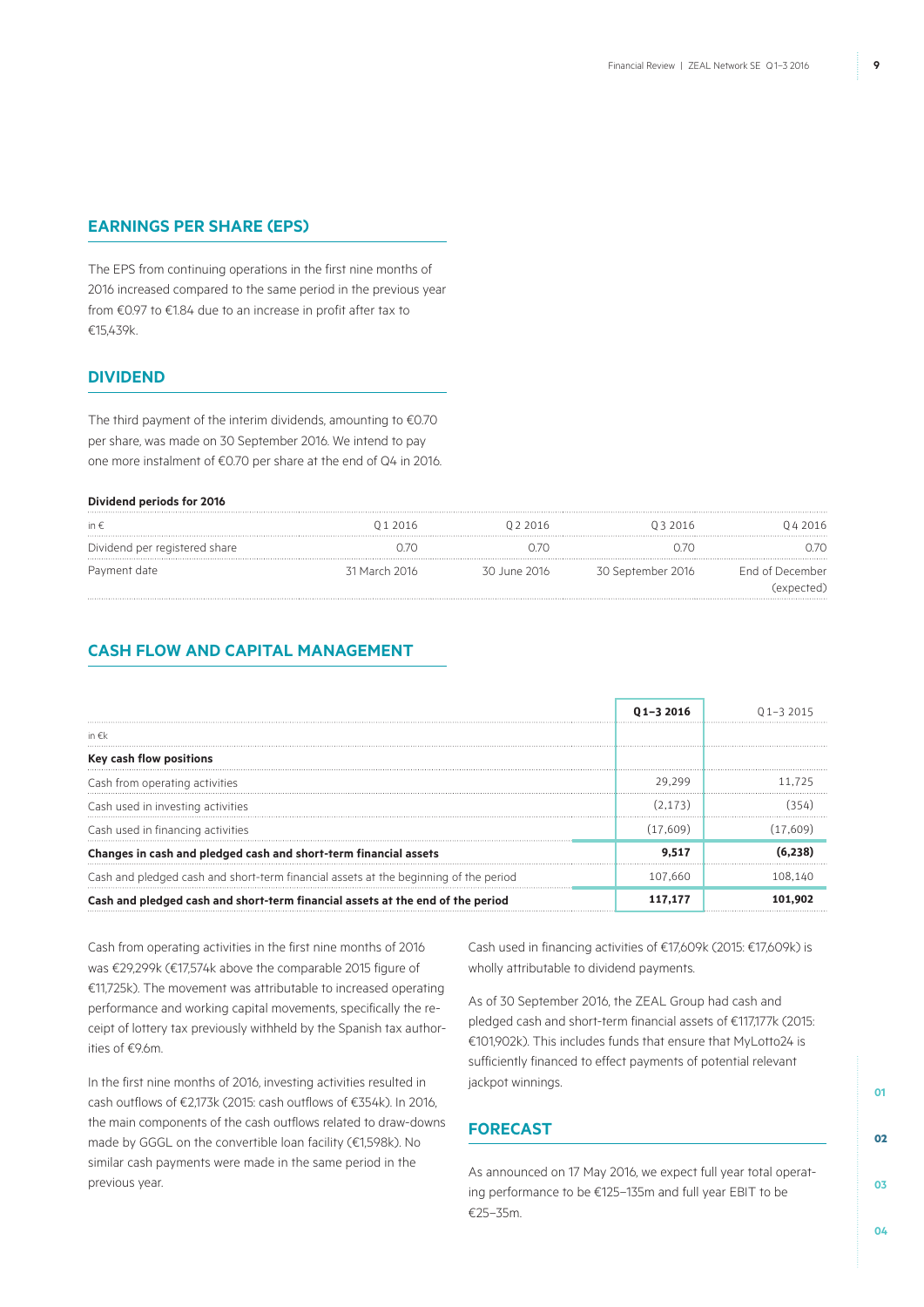# **Other Information**

Information about our risk management approach and our business risks and opportunities are detailed on pages 20 to 25 of our 2015 Annual Report. Compared with the risks and opportunities previously presented, no significant additional risks or opportunities for ZEAL Group have come to light in the first nine months of 2016 other than the impact of Britain's decision to leave the European Union ("Brexit") referred to in the Executive Review.

# **Going concern**

The Directors formed a judgement at the time of approving the interim financial statements that there is a reasonable expectation that ZEAL has adequate resources to continue for the foreseeable future. The Group held €117.2m in cash, pledged cash and short-term financial assets at the period end (31 December 2015: €107.7m). The Group expects to deliver revenue and profit growth in the period ahead. For these reasons, the Directors have adopted the going concern basis in preparing the interim consolidated financial statements.

# **Directors of the Company**

The directors who held office during the period were:

- Dr. Helmut Becker, CEO (Executive Board)
- Jonas Mattsson, CFO (Executive Board)
- Susan Standiford, CTO (Executive Board)
- Andreas de Maizière (Supervisory Board)
- Thorsten H. Hehl (Supervisory Board)
- Oliver Jaster (Supervisory Board)
- Bernd Schiphorst (Supervisory Board)
- Jens Schumann (Supervisory Board)
- Peter Steiner (Supervisory Board)

# **Responsibility statement**

To the best of our knowledge, and in accordance with the applicable reporting principles for interim financial reporting, the interim consolidated financial statements give a true and fair view of the assets, liabilities, financial position and profit of the Group. The interim management report of the Group includes a fair review of the development and performance of the business and the position of the Group, as well as a fair review of information on material transactions with related parties and changes since the last Annual Report.

11 November 2016

CEO CFO CTO

Dr. Helmut Becker Jonas Mattsson Susan Standiford

**01 02 03**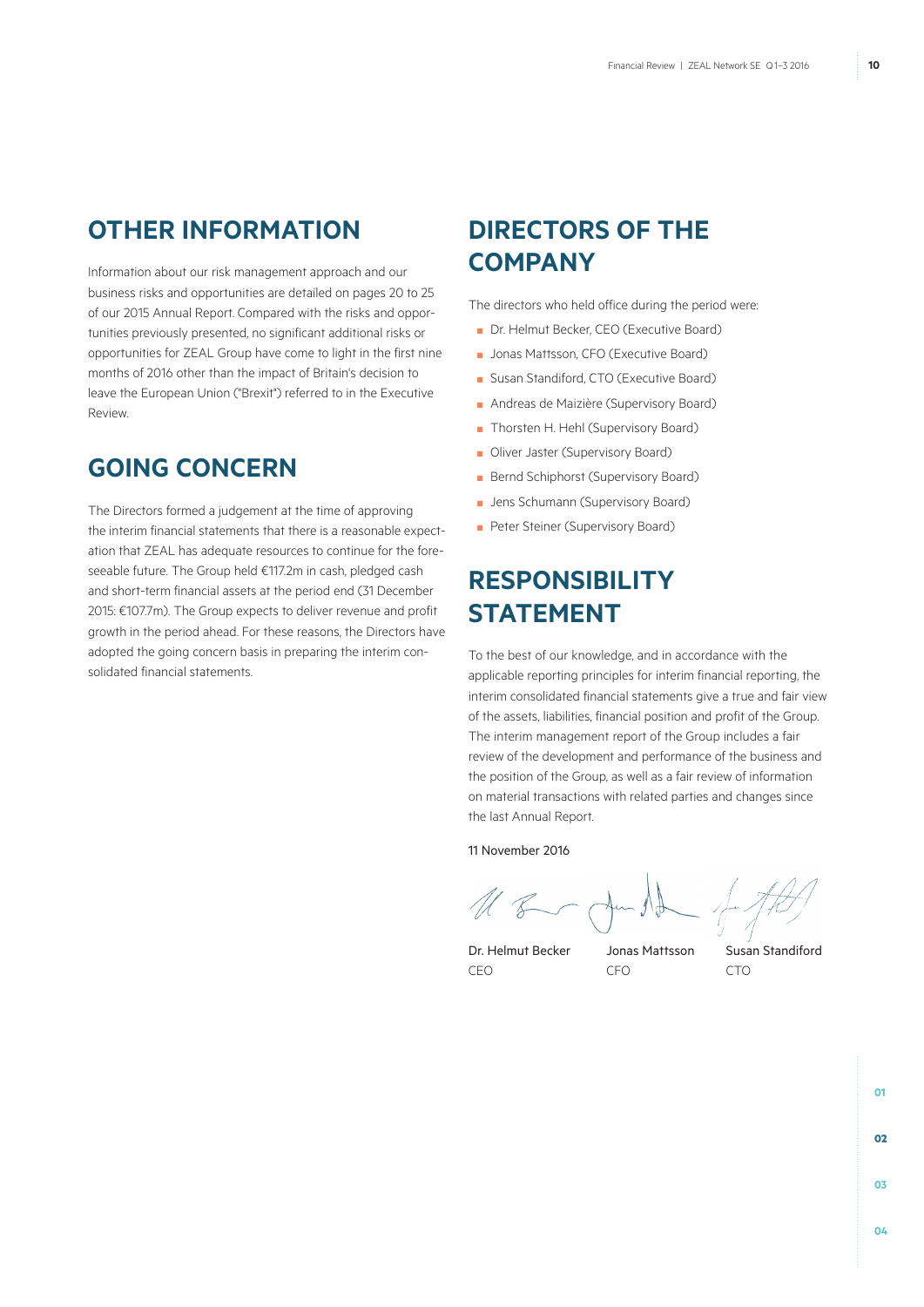### INTERIM CONSOLIDATED INCOME STATEMENT (UNAUDITED) FOR THE THREE AND NINE MONTHS ENDED 30 SEPTEMBER 2016

|                                                                                                |                | $Q$ 1-3 2016  | $Q1 - 32015$  | Q3 2016       | Q3 2015       |
|------------------------------------------------------------------------------------------------|----------------|---------------|---------------|---------------|---------------|
| in $\epsilon$ k                                                                                | Note           |               |               |               |               |
| Revenue                                                                                        | $\overline{2}$ | 75,338        | 51,869        | 37,008        | 26.171        |
| Other operating income                                                                         | $\overline{2}$ | 25,910        | 40,022        | 2,797         | 178           |
| <b>Total operating performance</b>                                                             |                | 101,248       | 91,891        | 39,805        | 26,349        |
| Personnel expenses                                                                             |                | (19, 729)     | (18,930)      | (6, 367)      | (5,873)       |
| Amortisation/depreciation on intangible assets and<br>property, plant and equipment            |                | (1,791)       | (5,336)       | (416)         | (1,777)       |
| Exchange rate differences                                                                      |                | (1, 576)      | 762           | (89)          | (542)         |
| Other operating expenses                                                                       |                | (53, 557)     | (47, 701)     | (19, 944)     | (15,991)      |
| Marketing expenses                                                                             |                | (9,828)       | (7, 965)      | (4, 214)      | (3, 721)      |
| Direct costs of operations                                                                     |                | (26, 716)     | (21, 615)     | (11,634)      | (6, 145)      |
| Other costs of operations                                                                      |                | (17, 013)     | (18, 121)     | (4,096)       | (6, 125)      |
| Loss on acquisition                                                                            |                | (1,340)       |               |               |               |
| <b>Result from operating activities (EBIT)</b>                                                 |                | 23,255        | 20,686        | 12,989        | 2,166         |
| Finance and other income                                                                       |                | 636           | 134           | 126           | (293)         |
| Finance costs                                                                                  |                | (237)         | (871)         | (102)         | (781)         |
| Impairment of convertible loan                                                                 |                | (1, 598)      |               |               |               |
| Share of loss of associated companies                                                          |                |               | (921)         |               | (291)         |
| Share of profit/(loss) of joint ventures                                                       |                |               | (1,526)       |               | (382)         |
| <b>Financial result</b>                                                                        |                | (1, 199)      | (3, 184)      | 24            | (1,747)       |
| Profit/(loss) before income tax                                                                |                | 22,056        | 17,502        | 13,013        | 419           |
| Income tax (expense)/credit                                                                    |                | (6,617)       | (9,341)       | (3,905)       | (4,969)       |
| Profit/(loss) for the period <sup>1</sup>                                                      |                | 15,439        | 8,161         | 9,108         | (4, 550)      |
| Earnings/(loss) per share for profit attributable<br>to ordinary equity holders of the Company |                | in $\epsilon$ | in $\epsilon$ | in $\epsilon$ | in $\epsilon$ |
| Basic and diluted earnings/(loss) per share                                                    |                | 1.84          | 0.97          | 1.09          | (0.54)        |

*1 The consolidated profit is attributable to the owners of ZEAL Network SE.*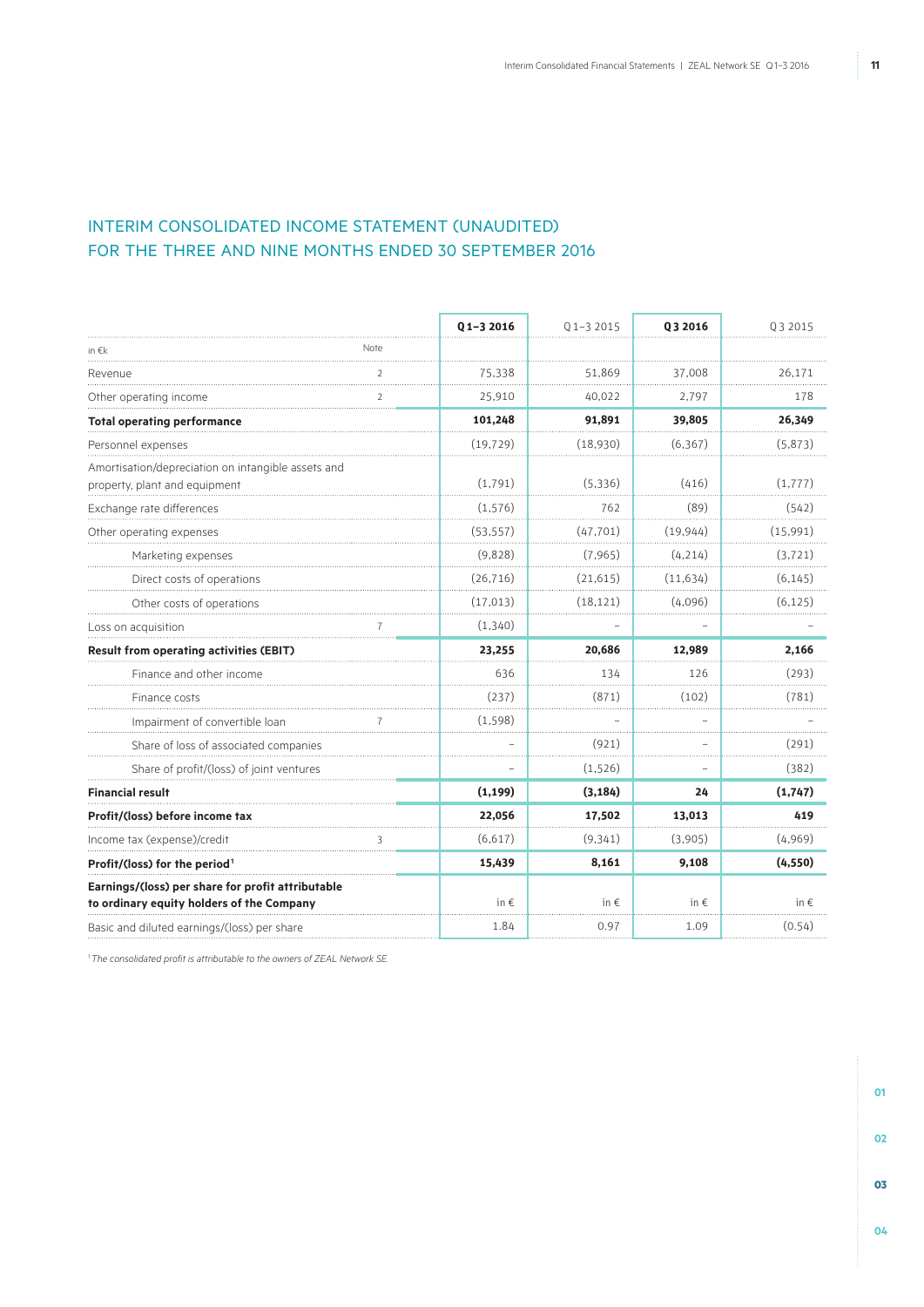### INTERIM CONSOLIDATED STATEMENT OF COMPREHENSIVE INCOME (UNAUDITED) FOR THE THREE AND NINE MONTHS ENDED 30 SEPTEMBER 2016

|                                                                                           | $Q$ 1-3 2016 | $Q1 - 32015$ | 03 2016 | 03 2015 |
|-------------------------------------------------------------------------------------------|--------------|--------------|---------|---------|
| in $\epsilon$ k                                                                           |              |              |         |         |
| Profit/(loss) for the period                                                              | 15,439       | 8,161        | 9,109   | (4.550) |
| Other comprehensive income                                                                |              |              |         |         |
| Other comprehensive income to be reclassified<br>to profit or loss in subsequent periods: |              |              |         |         |
| Exchange differences on translation<br>of foreign operations                              | 806          |              | 689     |         |
| (Loss)/gain on available-for-sale financial<br>assets (AFS)                               | (236)        | (433)        | 142     | 290     |
| Income tax effect                                                                         |              |              |         |         |
| Other comprehensive income/(loss), net of tax                                             | 570          | (433)        | 831     | (290)   |
| Total comprehensive income/(loss)<br>for the period, net of tax                           | 16,009       | 7,728        | 9,940   |         |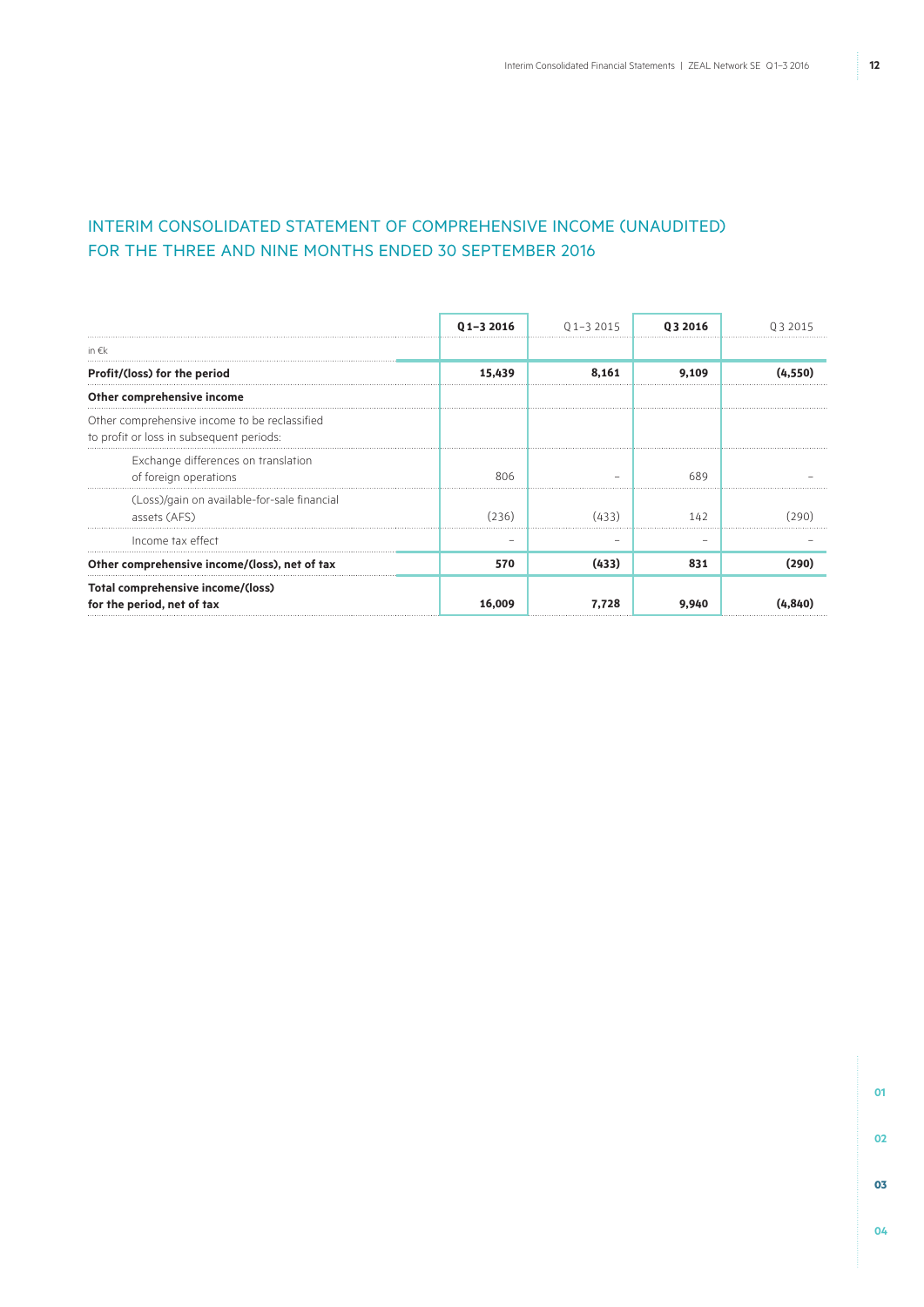### INTERIM CONSOLIDATED STATEMENT OF FINANCIAL POSITION (UNAUDITED) AS AT 30 SEPTEMBER 2016 AND 31 DECEMBER 2015

| 30/09/2016 | 31/12/2015 |
|------------|------------|
|            |            |
|            |            |
| 2,041      | 2,224      |
| 909        | 1,945      |
| 3,075      | 3,075      |
| 201        | 173        |
| 773        | 781        |
| 6,999      | 8,198      |
|            |            |
| 605        | 10.005     |
| 153        | 2,269      |
| 10,233     | 12,222     |
| 23,646     | 12,883     |
| 93,531     | 94,777     |
| 128,168    | 132,156    |
| 135,167    | 140,354    |
|            |            |

**01 02 03**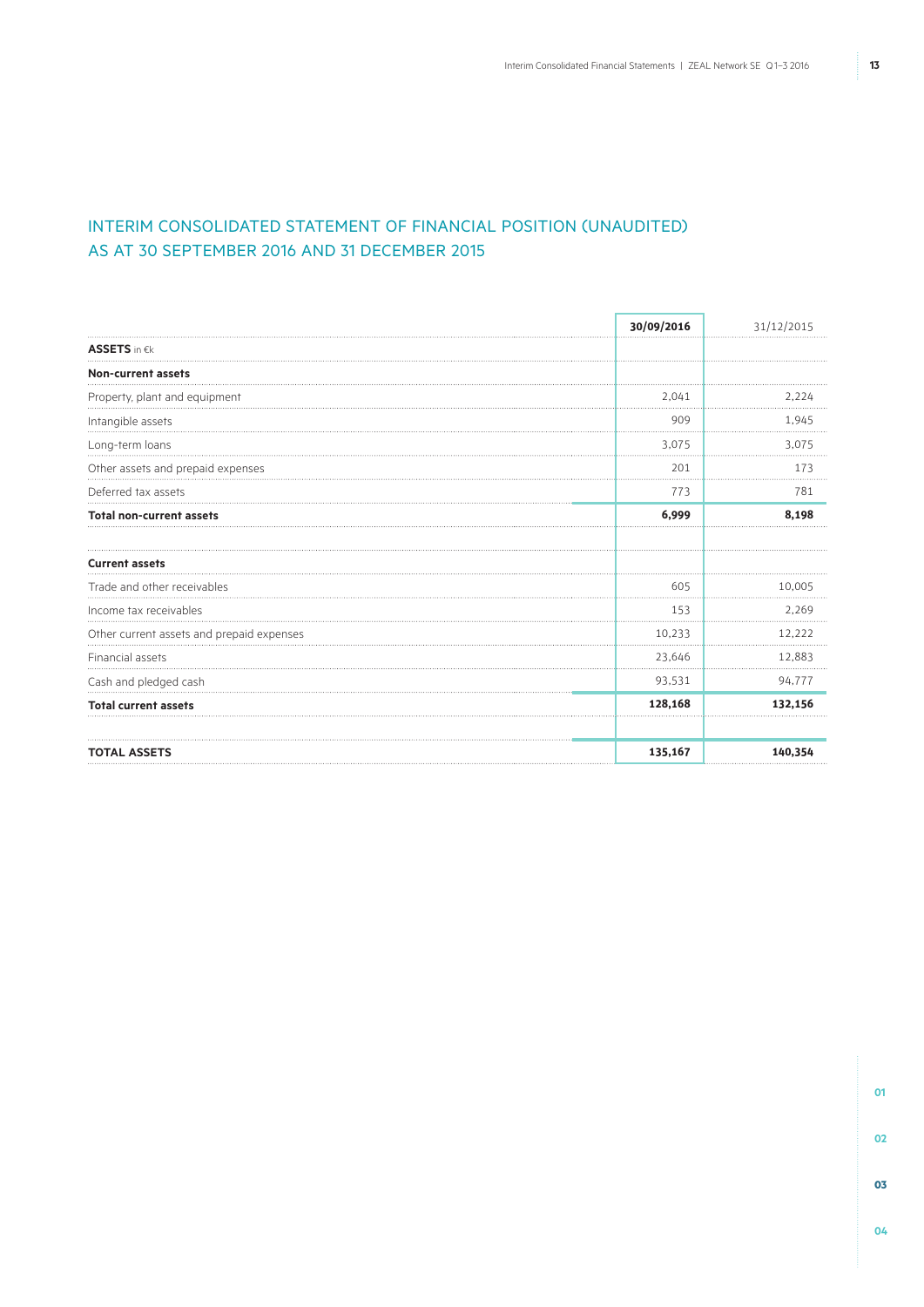|                                       | 30/09/2016 | 31/12/2015 |
|---------------------------------------|------------|------------|
| <b>EQUITY &amp; LIABILITIES in €k</b> |            |            |
| <b>Non-current liabilities</b>        |            |            |
| Other liabilities                     | 2,243      | 1,474      |
| <b>Total non-current liabilities</b>  | 2,243      | 1,474      |
|                                       |            |            |
| <b>Current liabilities</b>            |            |            |
| Trade payables                        | 3,785      | 5,013      |
| Other liabilities                     | 22,723     | 22,978     |
| Financial liabilities                 | 116        | 113        |
| Deferred income                       | 3,651      | 3,977      |
| Income tax liabilities                | 8,446      | 10,576     |
| Provisions                            | 634        | 1,054      |
| <b>Total current liabilities</b>      | 39,355     | 43,711     |
|                                       |            |            |
| <b>Equity</b>                         |            |            |
| Subscribed capital                    | 8,385      | 8,385      |
| Share premium                         | 21,578     | 21,578     |
| Other reserves                        | (794)      | (558)      |
| Retained earnings                     | 63,594     | 65,764     |
| Currency translation adjustment       | 806        |            |
| <b>Total equity</b>                   | 93,569     | 95,169     |
|                                       |            |            |
| <b>TOTAL EQUITY &amp; LIABILITIES</b> | 135,167    | 140,354    |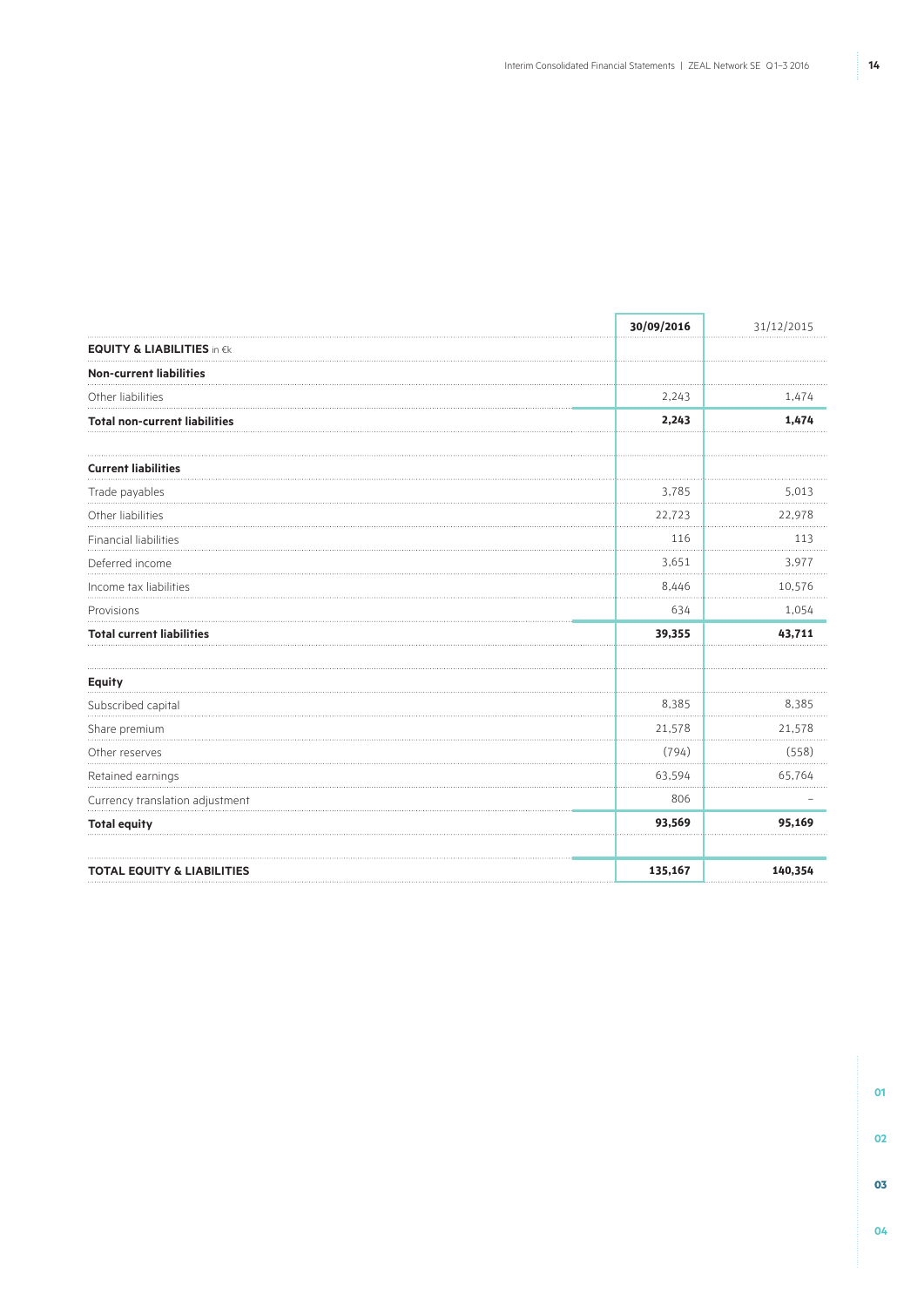### INTERIM CONSOLIDATED CASH FLOW STATEMENT (UNAUDITED) FOR THE NINE MONTHS ENDED 30 SEPTEMBER

|                                                     | Q1-3 2016 | Q1-3 2015 |
|-----------------------------------------------------|-----------|-----------|
| in $\in$ k                                          |           |           |
| Profit from continuing operations before tax        | 22,056    | 17,502    |
| Adjustments for                                     |           |           |
| Depreciation and amortisation of non-current assets | 1,791     | 5,336     |
| Net loss on sale of non-current assets              | 2         | 19        |
| Finance income                                      | (398)     | (134)     |
| Finance costs                                       | 237       | 871       |
| Impairment of convertible loan                      | 1,598     |           |
| Share of result of associated companies             |           | 921       |
| Share of result of joint ventures                   |           | 1,526     |
| Loss on acquisition                                 | 1,340     |           |
| Acquisition of GGGL and Geo24, net of cash acquired | (623)     |           |
| Profit on dissolution of subsidiary                 | (238)     |           |
| Other non-cash changes                              | (138)     | (1,949)   |
| Changes in                                          |           |           |
| Trade and other receivables                         | 9,400     | (926)     |
| Financial assets                                    |           | (3,075)   |
| Other assets and prepaid expenses                   | 1,961     | (128)     |
| Trade payables and other liabilities                | (1,483)   | (1,935)   |
| <b>Financial liabilities</b>                        | 3         | (368)     |
| Deferred income                                     | (326)     | (147)     |
| Short-term provisions                               | (420)     | 784       |
| Other non-current liabilities                       | 769       |           |
| Interest and similar income received                | 636       | 134       |
| Interest paid                                       | (237)     | (871)     |
| Income taxes paid                                   | (6,631)   | (5,835)   |
| Cash flow from operating activities                 | 29,299    | 11,725    |

**03**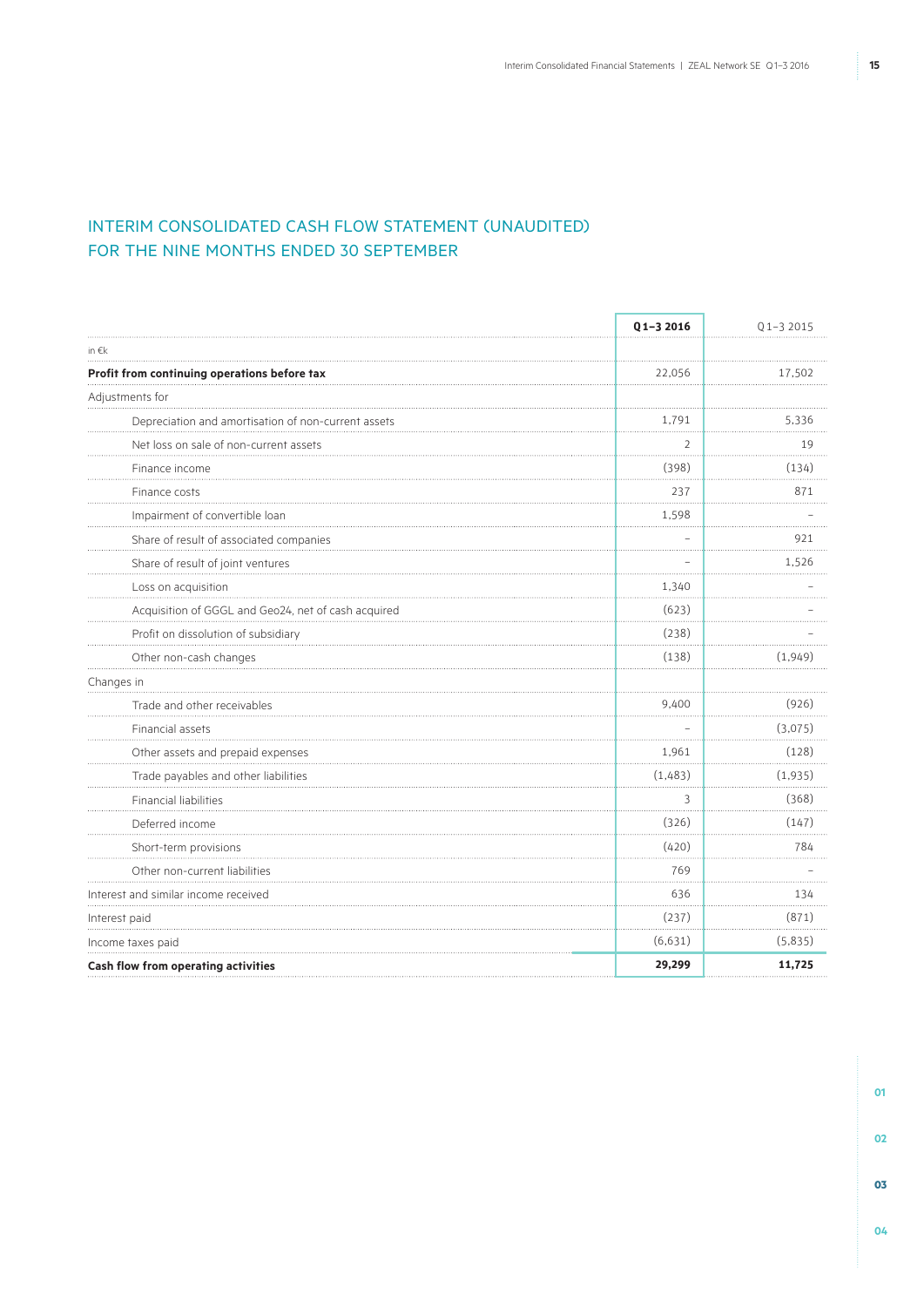F

٦

|                                                                                               | $Q$ 1-3 2016 | $Q$ 1-3 2015 |
|-----------------------------------------------------------------------------------------------|--------------|--------------|
| in $\epsilon$ k                                                                               |              |              |
| Cash flow from investing activities                                                           |              |              |
| Contributions to associated companies                                                         | (1,598)      |              |
| Payments for acquisition of intangible assets                                                 | (144)        | (209)        |
| Payments for acquisition of property, plant and equipment                                     | (431)        | (145)        |
| Net cash outflow from investing activities                                                    | (2, 173)     | (354)        |
| Cash flow from financing activities                                                           |              |              |
| Dividends paid to the Company's shareholders                                                  | (17,609)     | (17,609)     |
| Net cash outflow from financing activities                                                    | (17, 609)    | (17,609)     |
| Net increase in cash, pledged cash and<br>short-term financial assets                         | 9.517        | (6.238)      |
| Cash, pledged cash and short-term financial assets<br>at the beginning of the year            | 107,660      | 108,140      |
| Cash, pledged cash and short-term financial assets<br>at the end of the period                | 117,177      | 101.902      |
| Composition of cash, pledged cash and<br>short-term financial assets at the end of the period |              |              |
| Cash and pledged cash                                                                         | 93,531       | 88,164       |
| Short-term financial assets                                                                   | 23,646       | 13,738       |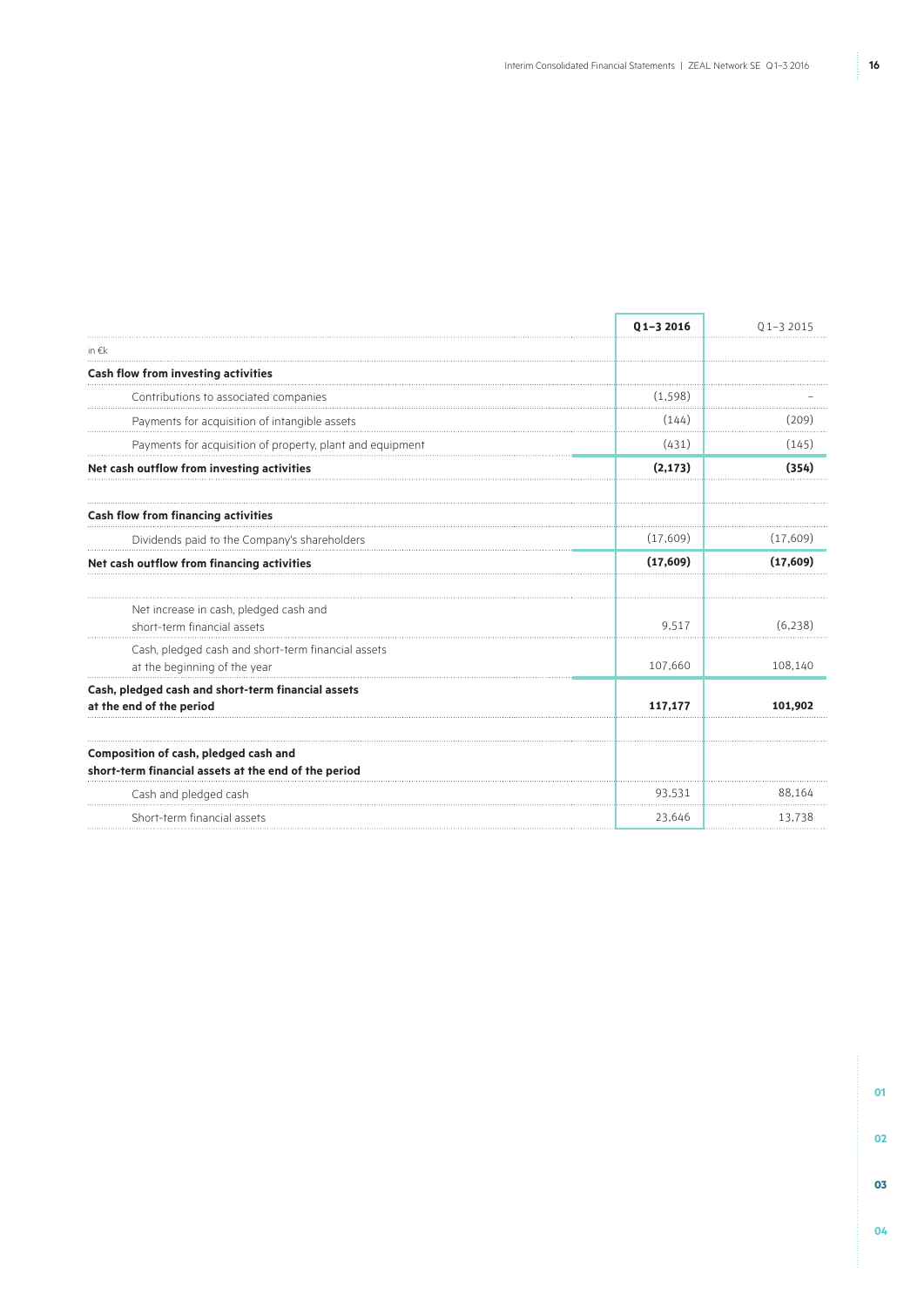### INTERIM CONDENSED CONSOLIDATED STATEMENT OF CHANGES IN EQUITY (UNAUDITED) FOR THE YEAR ENDED 31 DECEMBER 2015 AND FOR THE NINE MONTHS ENDED 30 SEPTEMBER 2016 AND 30 SEPTEMBER 2015

|                                                                | Subscribed | Share   | Other    | Retained | Currency<br>translation  | <b>Total</b> |
|----------------------------------------------------------------|------------|---------|----------|----------|--------------------------|--------------|
|                                                                | capital    | premium | reserves | earnings | adjustments              | equity       |
| in $\epsilon$ k                                                |            |         |          |          |                          |              |
| As at 1 January 2015                                           | 8,385      | 21,578  | (606)    | 87,896   |                          | 117,253      |
| Profit for the period                                          |            |         |          | 8,289    |                          | 8,289        |
| Other comprehensive loss                                       |            |         | (433)    |          |                          | (433)        |
| Total comprehensive (loss)/<br>income for the period           |            |         | (433)    | 8,289    | ۰                        | 7,856        |
| <b>Transactions with owners</b><br>in their capacity as owners |            |         |          |          |                          |              |
| Dividends paid                                                 |            |         |          | (17,609) |                          | (17,609)     |
| As at 30 September 2015                                        | 8,385      | 21,578  | (1,039)  | 78,576   | ۰                        | 107,500      |
| Loss for the period                                            |            |         |          | (6, 943) |                          | (6, 943)     |
| Other comprehensive income                                     |            |         | 481      |          | $\overline{\phantom{a}}$ | 481          |
| Total comprehensive income/<br>(loss) for the period           |            |         | 481      | (6, 943) |                          | (6,462)      |
| <b>Transactions with owners</b><br>in their capacity as owners |            |         |          |          |                          |              |
| Dividends paid                                                 |            |         |          | (5,869)  | ÷                        | (5,869)      |
| As at 31 December 2015                                         | 8,385      | 21,578  | (558)    | 65,764   | $\overline{\phantom{a}}$ | 95,169       |
| As at 1 January 2016                                           | 8,385      | 21,578  | (558)    | 65,764   |                          | 95,169       |
| Profit for the period                                          |            |         |          | 15,439   |                          | 15,439       |
| Exchange differences on translation                            |            |         |          |          |                          |              |
| of foreign operations                                          |            |         |          |          | 806                      | 806          |
| Other comprehensive loss                                       |            |         | (236)    |          | $\overline{\phantom{a}}$ | (236)        |
| Total comprehensive (loss)/<br>income for the period           |            |         | (236)    | 15,439   | 806                      | 16,009       |
| <b>Transactions with owners</b><br>in their capacity as owners |            |         |          |          |                          |              |
| Dividends paid                                                 |            |         |          | (17,609) |                          | (17,609)     |
| As at 30 September 2016                                        | 8,385      | 21,578  | (794)    | 63,594   | 806                      | 93,569       |

**04**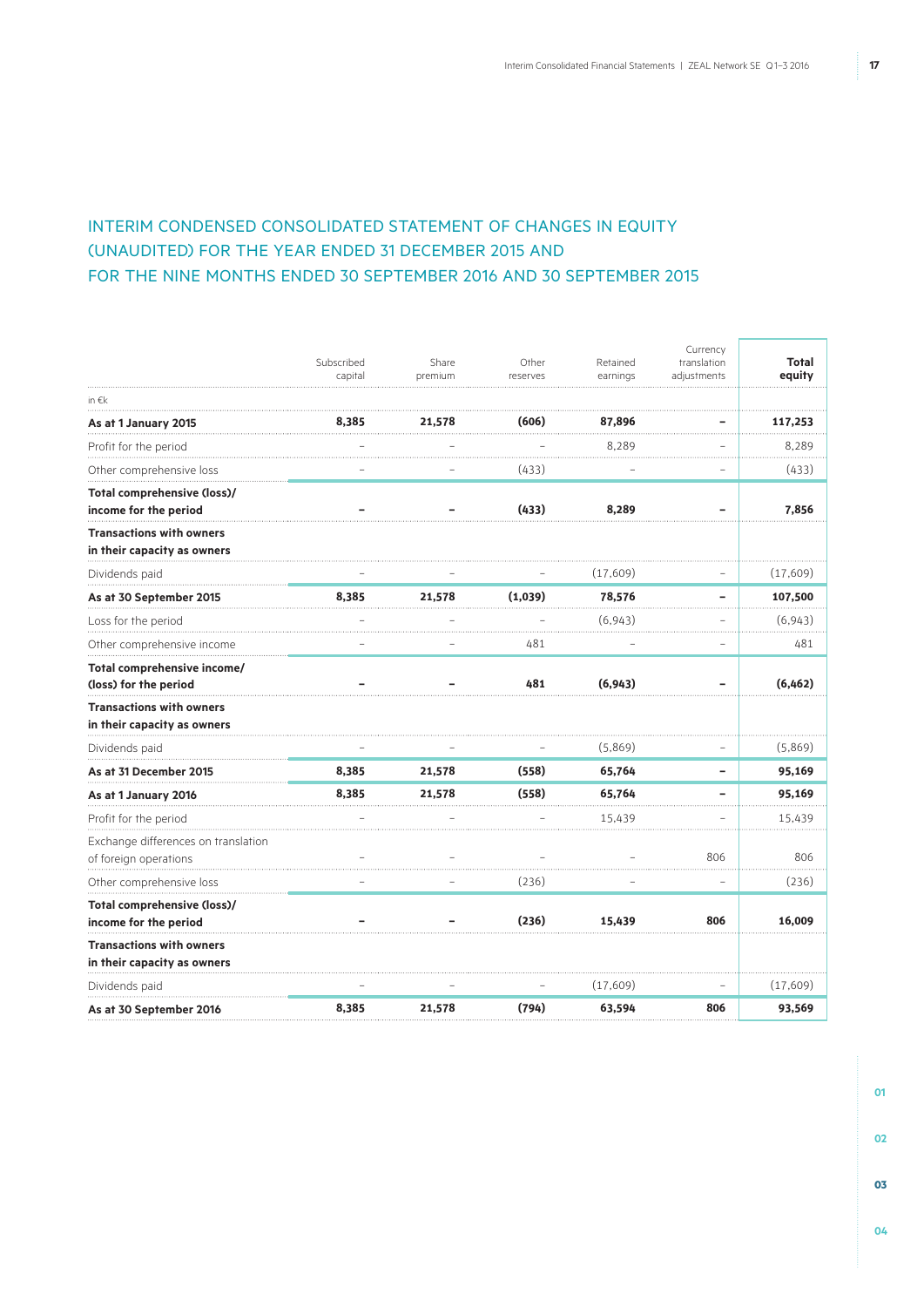# **SELECTED EXPLANATORY NOTES**

### **1 GENERAL INFORMATION, BASIS OF PRE-PARATION AND PRINCIPAL ACCOUNTING POLICIES AND EVENTS DURING THE PERIOD**

#### General information

The unaudited interim condensed consolidated financial statements (the "interim financial statements") for ZEAL Network SE (the "Company") and its subsidiaries (collectively, "ZEAL Group" or "the Group") for the nine month period ended 30 September 2016 were authorised for issue by the Directors on 11 November 2016.

The Company was founded in Germany in 1999 and transferred its registration to the United Kingdom in February 2014 under the Company Number SE000078. The Company's shares are listed in the Prime Standard segment of the Frankfurt Stock Exchange and are included in the SDAX index in the form of Clearstream Interests (CI) under the ISIN GB00BHD66J44/ WKN TIPP024

The date of the interim condensed consolidated statement of financial position is 30 September 2016. The financial period ended 30 September 2016 covers the period from 1 January 2016 to 30 September 2016.

The interim financial statements are unaudited. The operations of the Group are not subject to seasonality or cyclical trends.

### BASIS OF PREPARATION

The interim financial statements for the nine month period ended 30 September 2016 have been prepared in accordance with IAS 34 "Interim Financial Reporting", as adopted by the European Union. Accordingly, these interim financial statements do not include all of the information and disclosures required to fully comply with IFRS as adopted by the European Union. For this reason, the interim financial statements should be read in conjunction with the Group's consolidated financial statements for the year ended 31 December 2015.

The interim financial statements include all adjustments of a normal and recurring nature considered necessary for fair presentation of results for interim periods. Results of the period ended 30 September 2016 are not necessarily indicative of future results.

The Directors are satisfied that the Group has sufficient resources to continue in operation for the foreseeable future, a period no less than 12 months from the date of this report. Accordingly, they continue to adopt the going concern basis in preparing the interim financial statements.

### PRINCIPAL ACCOUNTING POLICIES

The same accounting policies and calculation methods were used for these interim financial statements as for the consolidated financial statements as at 31 December 2015. During the first nine months of 2016, Tipp24 Services limited, a company that is fully consolidated into the ZEAL group released customer liabilities of €3.4m to the consolidated income statement. As this was the first occasion where this type of transaction had occurred, the Group sets out the following accounting policy.

### DORMANT BALANCES

Funds deposited by our customers are classified as other liabilities in the financial statements. After a period of 24 months from the date of last activity on customer accounts, the related customer liabilities are classified as dormant. If attempts to contact the customer to refund deposits held on their behalf are unsuccessful in the proceeding two months (26 months from last activity), these customer liabilities will be released to other operating income. If the customer contacts us to reactivate their account after their balance has been released we will reactivate the customer's account and either settle the amount owed via transfer or allow them to use their funds to purchase our products. This is consistent with the terms and conditions included on our website.

### Events during the period

On 10 March 2016, the Group signed a share purchase agreement ("SPA") with the shareholders of Geonomics Global Games Limited ("GGGL"). The transaction was completed on 30 March 2016 and full control of GGGL and its joint venture, Geo24 UK Limited ("Geo24") passed to the Group on that date. Further details are included in note 7 below.

**03**

**01**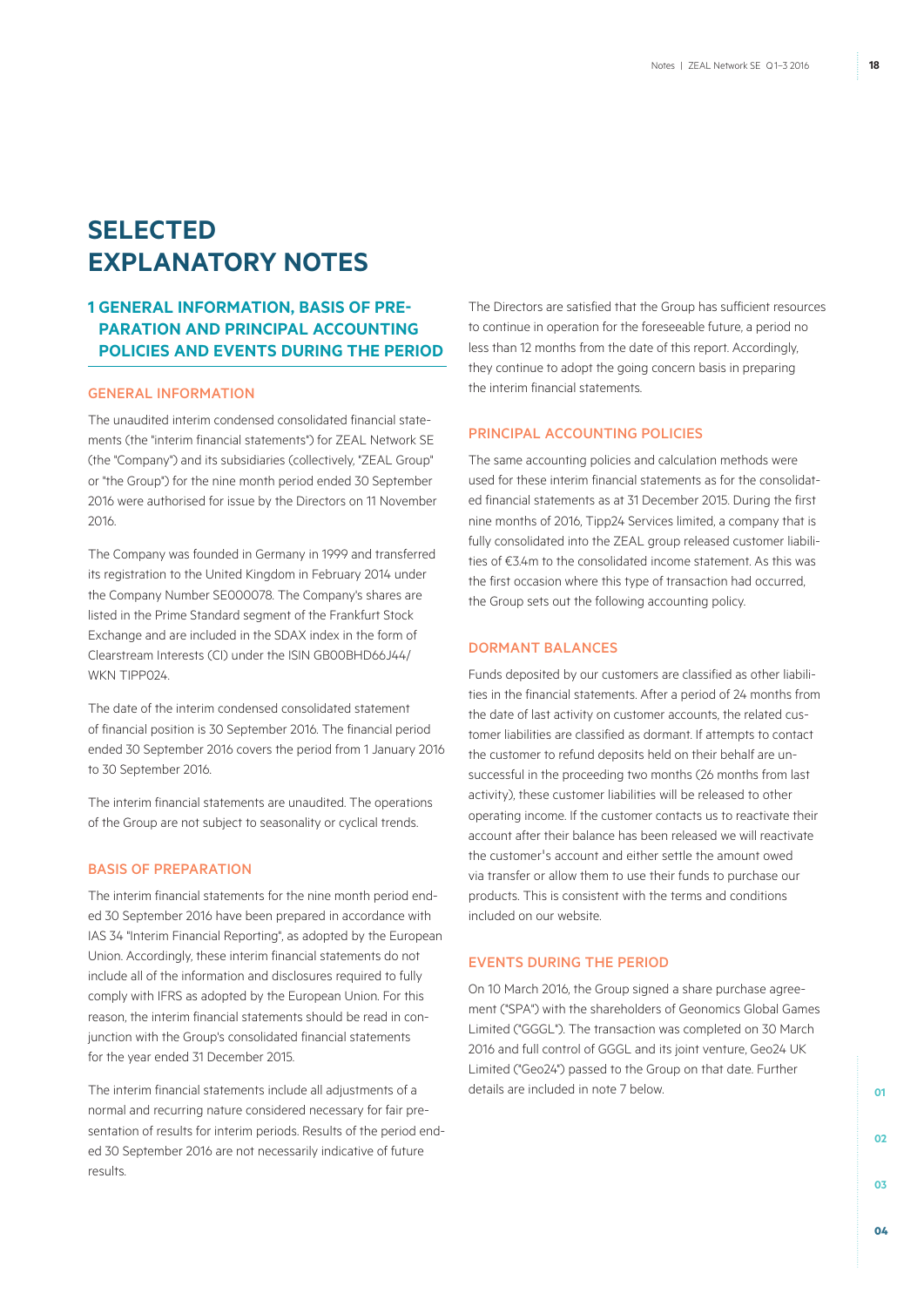### **2 SEGMENT REPORTING**

#### SEGMENTAL DISCLOSURE PRESENTATION

The Group's reportable operating segments reflect the management structure of the Group, the way performance is evaluated and the way resources are allocated by the Chief Operating Decision Maker ("CODM"), being the Board of Directors. For the period to 31 March 2015, the performance of the Group was evaluated based on its pre-existing reportable segments, being the "Abroad" segment and the "Germany" segment. Effective 1 April 2015, the composition and presentation of financial information regularly reported to the CODM was modified to better align with the evolution of the Group's management structure, the way that the Group's segments are evaluated by the CODM and the method by which shared costs are allocated to operating segments. Results for the period to 31 March 2016 presented under the former segmental reporting structure are included in the report to 31 March 2016.

We monitor the performance of our operating segments based on "normalised" revenue and EBIT (statutory revenue and EBIT adjusted for statistical fluctuations relating to expected prize pay-outs). The disclosures included in the operating segment note below are consistent with our internal reporting and "normalised" performance is given due prominence in the disclosure as this is the way in which we analyse our business. A fuller description of "normalisation" is included in the business review section of this report. Included within the note below is a reconciliation between the segmental results used to assess the lines of business and our consolidated statutory performance where statistically expected pay-outs are replaced with actual cash outflows. Inter-segment transactions are also eliminated within this reconciliation. Descriptions of the significant reconciling items are also included below the relevant tables.

The operating segments are Business-to-Consumer ("B2C") and Business-to-Business/Business-to-Government ("BBG"). We have described the composition of the segments in more detail below:

#### **B2C Segment**

B2C's operating results comprise the secondary lottery betting business ("secondary lottery"), where bets are taken on the outcome of certain European lotteries, sales of "instant win games" products, direct costs and an allocation of the shared cost base.

#### **BBG Segment**

The BBG segment comprises the remainder of the Group's core operating activities including:

- The lottery brokerage business in Spain.
- The international services business for lottery operators including online operation of the lottery games of the Spanish lottery operator ONCE (a national organisation for blind and disabled people).
- The international business that offers digital services to private business partners or state lotteries.
- Segmental results presented are attributable to the operating activities of the BBG segment together with an allocation of shared costs.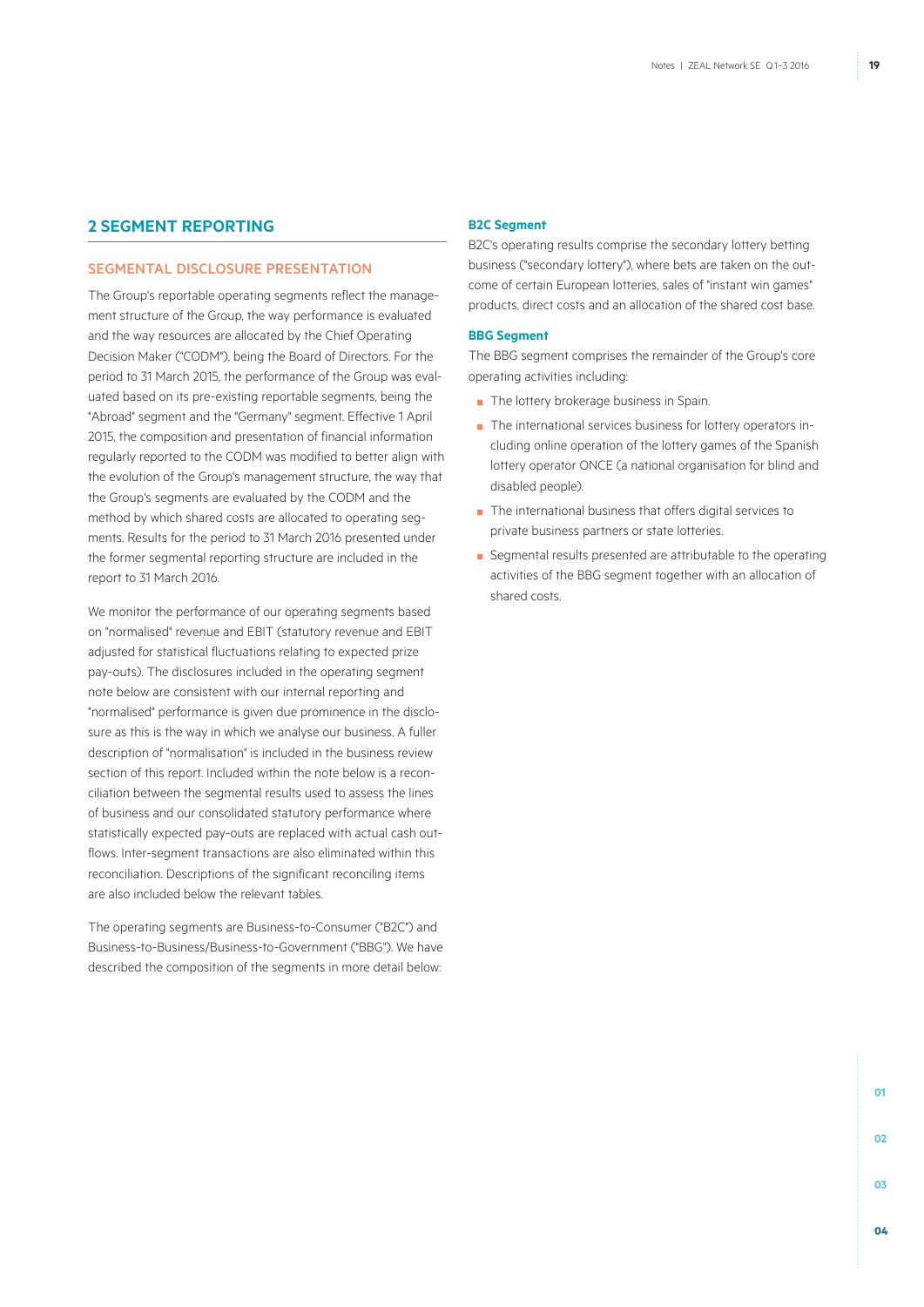#### **Business unit**

|                  |            |             | Reconci-        | - thereof nor- |              |           |
|------------------|------------|-------------|-----------------|----------------|--------------|-----------|
| B2C <sup>1</sup> | <b>BBG</b> | unit total  | to stats        | adjustments    | other        | Statutory |
| А                | B          | $A + B = C$ | $D + F = F$     | D              | F.           | $C+F$     |
| 101,532          | 4.635      | 106.167     | (30.829)        | (31.006)       | 177          | 75,338    |
| 2,137            | 248        | 2,385       | 23,525          | 19.754         | 3,771        | 25,910    |
| 103,669          | 4,883      | 108,552     | (7,304)         | (11,252)       | 3,948        | 101,248   |
| 45,085           | (7, 188)   | 37,897      | (12, 851)       | (11,252)       | (1,599)      | 25,046    |
| (1,304)          | (487)      | (1,791)     | 0               | $\Omega$       | $\mathbf{0}$ | (1,791)   |
| 43,781           | (7,675)    | 36,106      | (12, 851)       | (11,252)       | (1,599)      | 23,255    |
|                  |            | $\mathbf 0$ | (1, 199)        | $\mathbf 0$    | (1, 199)     | (1, 199)  |
|                  |            | 36,106      | (14,050)        | (11.252)       | (2.798)      | 22.056    |
|                  |            | $\mathbf 0$ | (6,617)         | $\circ$        | (6,617)      | (6,617)   |
|                  |            | 36,106      | (20, 667)       | (11.252)       | (9,415)      | 15,439    |
|                  |            |             | <b>Business</b> | liation        | malisation   | - thereof |

#### **Business unit**

| segment reporting                  |                  |            |                               | Reconci-            | - thereof nor-            |                    |           |
|------------------------------------|------------------|------------|-------------------------------|---------------------|---------------------------|--------------------|-----------|
| Q1-3 2015                          | B2C <sup>1</sup> | <b>BBG</b> | <b>Business</b><br>unit total | liation<br>to stats | malisation<br>adjustments | - thereof<br>other | Statutory |
| in $\epsilon$ k                    | A                | B          | $A + B = C$                   | $D + E = F$         | D                         |                    | $C+F$     |
| Revenue                            | 98.102           | 4,303      | 102.405                       | (50.536)            | (52.652)                  | 2.116              | 51.869    |
| Other operating income             | 1,837            | 134        | 1,971                         | 38,051              | 38,085                    | (34)               | 40,022    |
| <b>Total operating performance</b> | 99,939           | 4,437      | 104,376                       | (12, 485)           | (14, 567)                 | 2,082              | 91,891    |
| <b>EBITDA</b>                      | 46,060           | (5,710)    | 40,350                        | (14, 328)           | (14, 567)                 | 239                | 26,022    |
| Depreciation/amortisation          | (4.772)          | (413)      | (5.185)                       | (151)               | 0                         | (151)              | (5,336)   |
| <b>EBIT</b>                        | 41,288           | (6, 123)   | 35,165                        | (14, 479)           | (14, 567)                 | 88                 | 20,686    |
| Financial result                   |                  |            | $\qquad \qquad -$             | (3, 184)            | 0                         | (3, 184)           | (3, 184)  |
| <b>EBT</b>                         |                  |            | 35,165                        | (17, 663)           | (14, 567)                 | (3,096)            | 17,502    |
| Income tax                         |                  |            | $\mathbf 0$                   | (9,341)             | $\circ$                   | (9,341)            | (9,341)   |
| Net profit/loss                    |                  |            | 35,165                        | (27,004)            | (14, 567)                 | (12, 437)          | 8,161     |

<sup>1</sup> B2C performance in the segmental disclosure is shown on the basis of expected pay-out ratio, *thereby removing the impact of "statistical fluctuation differences".*

The principal reconciling items between the aggregated business unit results and the consolidated statutory results are attributable to two main categories being:

- "Normalisation" adjustments (column "thereof normalisation adjustments") – these adjustments bridge the quantum of statistically expected pay-outs included within the business unit column to consolidated statutory results which include actual cash outflows.
- "Other" adjustments (column "thereof other") the most significant adjustments relate to the following items:
- A charge associated with the acquisition of GGGL and Geo24 amounting to approximately €1,340k recorded within EBITDA and EBIT described in detail in note 7 below.
- An impairment charge on amounts drawn by GGGL on the convertible loan facility of €1,598k recorded within financial result (described in the business review section above). The remaining gain of €375k included within this category relates to net income receivable accrued in the normal course of business.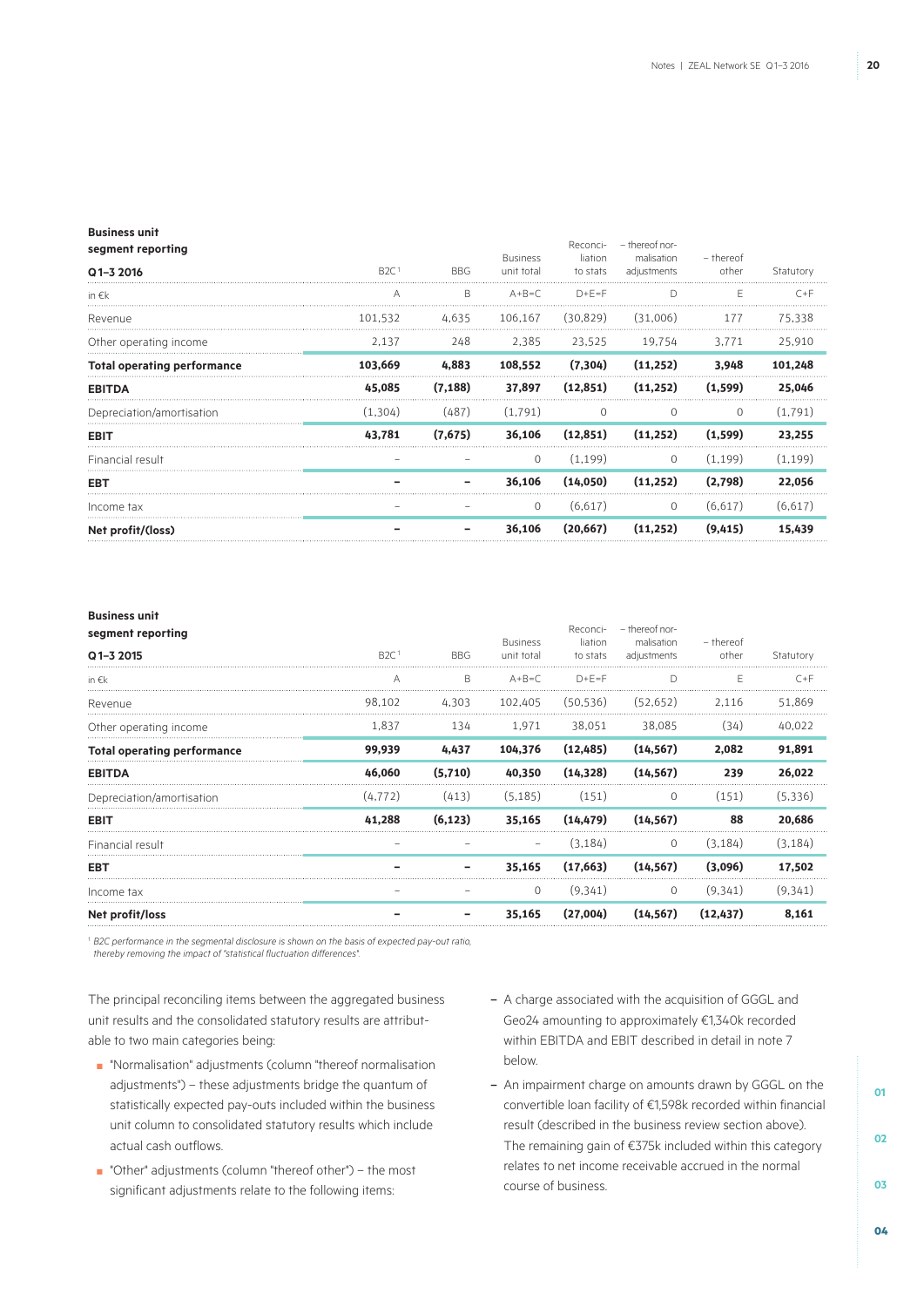- Other items impacting revenue and other operating income relate to external revenue and other operating income generated by Schumann e.K. This company does not form part of either the B2C or BBG segments.
- Remaining reconciling items do not warrant further commentary.

### **3 Taxes**

The tax calculation of the Group is based on an effective tax rate which suitably reflects the forecasted tax expense for the full year.

|                            | Q1-3 2016 | $01 - 32015$ |
|----------------------------|-----------|--------------|
| in $\epsilon$ k            |           |              |
| Current income tax expense | .617      |              |
| Deferred tax expense       |           |              |
| <b>Total income tax</b>    |           |              |

### **4 Dividends paid**

In accordance with our dividend policy, ZEAL Network paid three interim dividends of 2016 amounting to €0.70 per share at the end of Q1 2016, Q2 2016 and Q3 2016 respectively. We intend to pay one more instalment of €0.70 per share at the end of 2016. ZEAL Network's dividend policy is subject to periodic review and possible amendments depending on future earnings and financial position.

### **5 Financial assets and financial liabilities**

#### 5.1 FAIR VALUE

All assets and liabilities for which fair value is measured or disclosed in the interim financial statements are categorised within the fair value hierarchy, based on the lowest level input that is significant to the fair value measurement as a whole:

- level 1 quoted (unadjusted) market prices in active markets for identical assets or liabilities;
- $\blacksquare$  level 2 valuation techniques for which the lowest level input that is significant to the fair value measurement is directly or indirectly observable;
- $\blacksquare$  level 3 valuation techniques for which the lowest level input that is significant to the fair value measurement is unobservable.

All financial instruments held by the Group at 30 September 2016 are classified as level 1. For all financial instruments the carrying amount approximates to fair value with the exception of the loan receivable balance of €3,075k (reported on the consolidated balance sheet under "long-term loans") whose fair value approximates to €2,730k. Of the short-term financial assets held at 30 September 2016 amounting to €23,646k (31 December 2015: €12,883k), €17,582k were available-for-sale financial assets (31 December 2015: €7,766k) and €6,064k were held-to-maturity financial assets (31 December 2015: €5,117k).

Assets and liabilities are reviewed at the end of each reporting period to determine whether any transfers between the levels of fair value hierarchy are deemed to have occurred. Given the nature of the assets and liabilities held, transfers between levels of fair value hierarchy are not expected. During 2016, there were no transfers between level 1 and level 2 fair value measurements and no transfers into or out of level 3 fair value measurements.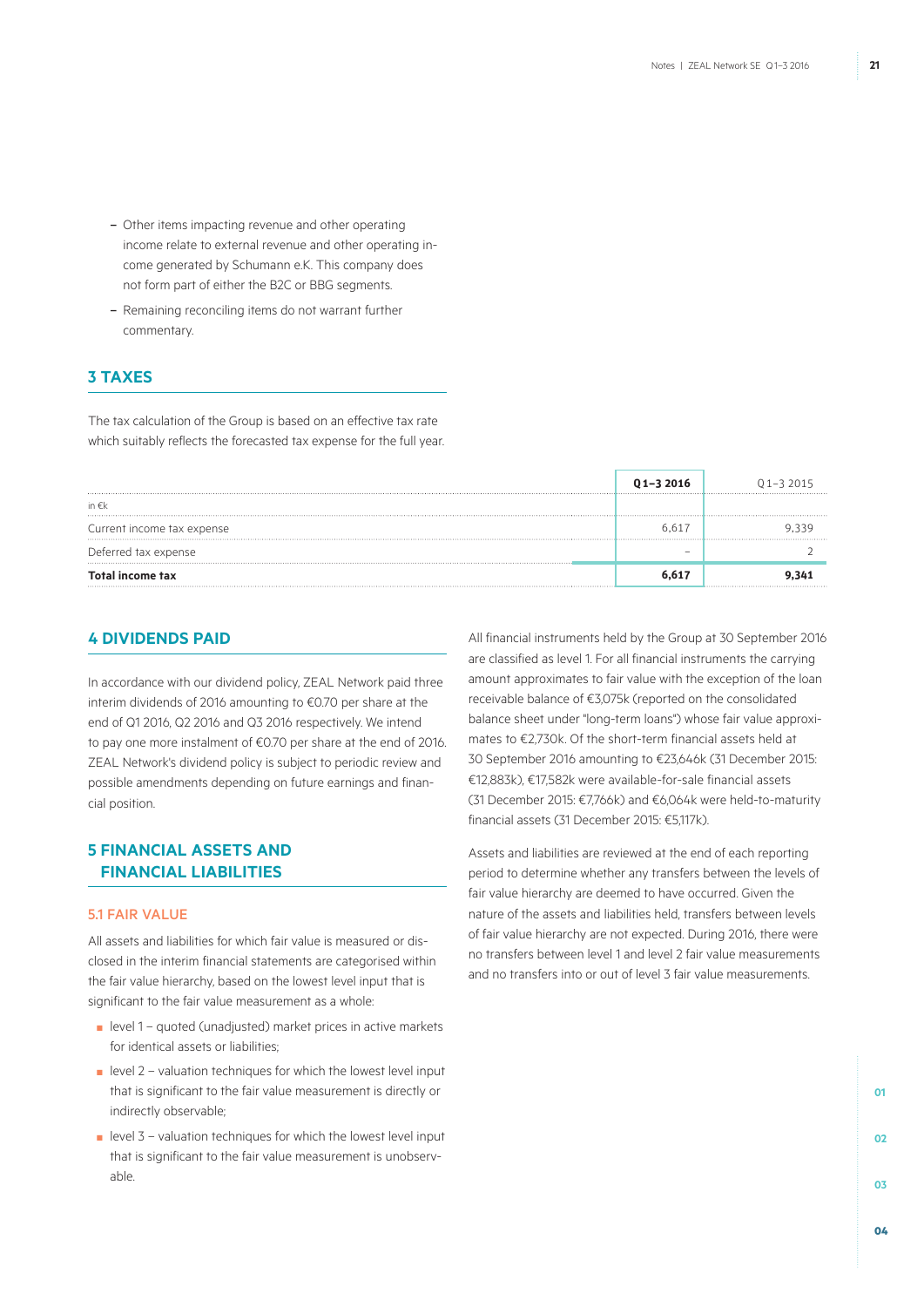#### 5.2 CREDIT RISK

The scope of the credit risk of ZEAL equals the sum of cash, short-term financial assets, trade receivables and other receivables.

#### **Cash and other financial assets**

There may be a default risk both in respect of the cash and short-term financial assets themselves, as well as the related interest accrued.

Due to the high total amount of cash and short-term financial assets held by ZEAL, and the resulting absolute and relative importance, extensive management processes have been established to steer and regularly monitor the Company's investment strategy.

Cash and short-term financial assets are invested in a variety of short-term securities offering as much liquidity and as little volatility as possible, while ensuring broad risk diversification. The overriding objective of our investment strategy is to preserve capital – even at the expense of expected returns.

ZEAL's investment strategy is aimed at spreading and minimising risk by means of multi-dimensional diversification. Firstly, funds are divided into differing investment products, such as sight and term deposits, highly fungible government bonds of Eurozone states and short-term investment fund units. Secondly, we restrict our choice to those investments with good credit ratings. Following regular monitoring, there were no specific default risks in the portfolio as of the balance sheet date.

#### **Trade and other receivables**

The Company mainly collects the amounts owed by customers directly, via direct debit or credit card. On the basis of many years of collected data, the risk of returned direct debits or credit card charges is regarded as limited. Missing amounts from such cancellations are charged directly to "Other operating expenses".

The Group generates receivables from lottery organisers for the winnings of its customers, which are passed on directly to the winners upon receipt. Due to the credit standing of the lottery organisers, the Group does not expect any significant default on payment.

Receivables from payment systems such as credit card companies entail the risk that the Group's customers themselves fail to meet their payment obligations. This risk is recognised directly in profit or loss in the event of payment default by a customer.

#### **Contingent assets**

No contingent assets were recognised at 30 September 2016 (31 December 2015: no contingent assets recognised).

#### 5.3 LIQUIDITY RISK

Due to the sufficiency of its liquid assets, ZEAL is not exposed to any significant liquidity risk. Even in the case of significant restrictions of business against the backdrop of regulatory developments, ZEAL has sufficient liquidity to service the Company's liabilities at any time. Financial liabilities are mainly due immediately and do not accrue interest.

In order to limit the particular risk of high jackpot pay-outs in the "B2C" segment, MyLotto24 Limited conducts hedging transactions – such as the transfer of payment obligation risks to a so-called catastrophe bond ("CAT bond") via an ILS vehicle.

Financial liabilities and trade payables presented on the face of the balance sheet are mainly payable within one year.

#### 5.4 INTEREST RATE RISK

ZEAL invests the majority of its funds in a combination of fixed term deposits. For these funds, which are mainly held in liquid or short-term investments, there is a general risk from changing interest rates. Sensitivity analyses performed yielded no material movement in interest income based on an increase or decrease of 10 basis points.

### 5.5 CURRENCY RISK

The Company is exposed to a currency risk as a result of the GBP exchange rates. The risk arises from payments received and made in foreign currency, which differ from the Company's functional currency and are not always offset by payments in the same currency of the same amount and with the same maturities. Sensitivity analyses performed yielded no material movement in foreign exchange gains or losses based on an increase or decrease of 10% GBP to Euro exchange rates.

The financial assets currently held do not bear any material currency risk.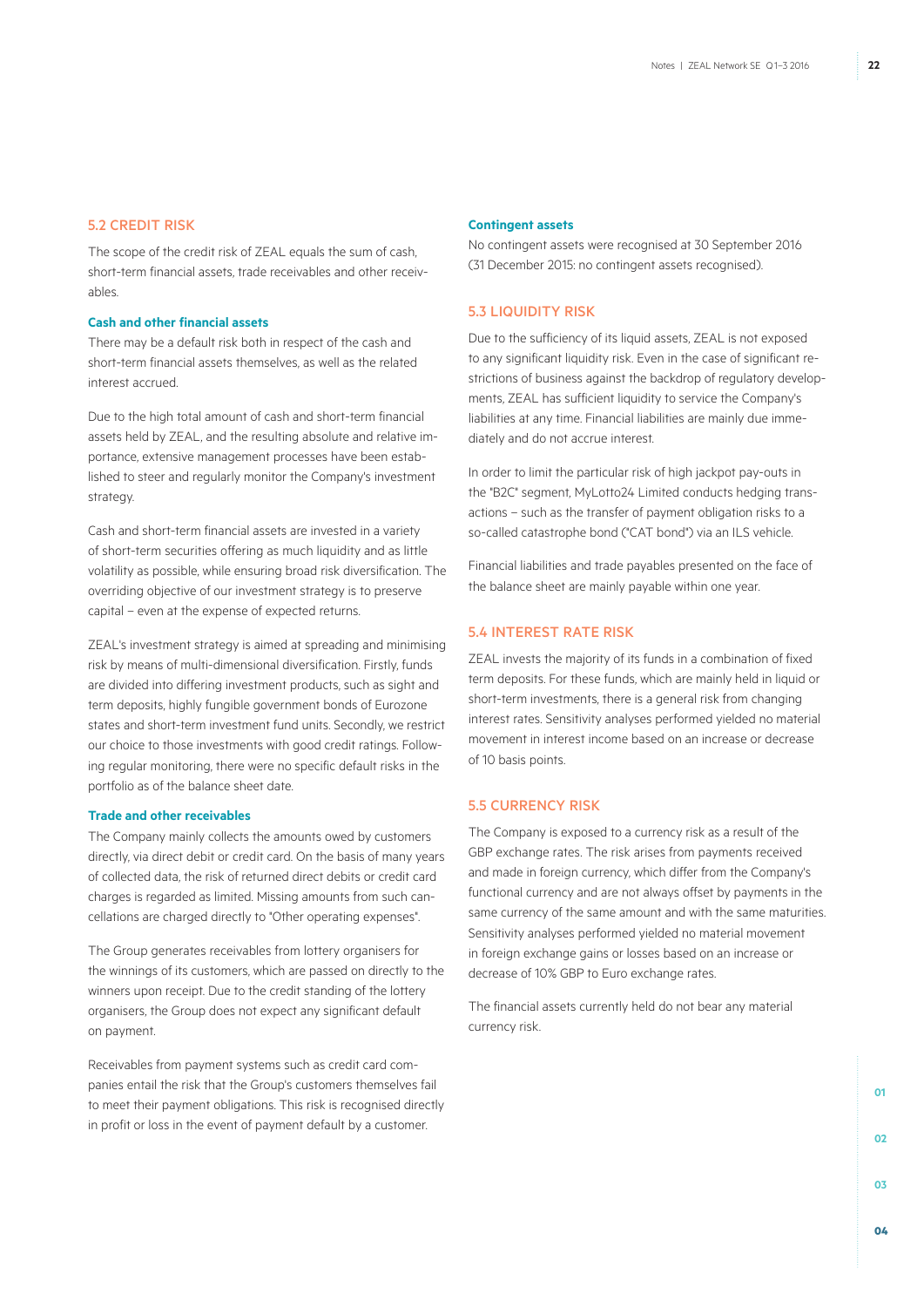### **6 CAPITAL MANAGEMENT**

ZEAL operates a decentralised capital management system. All major decisions concerning the financial structure of the BBG segment are taken by the Executive Board of ZEAL Network. Capital management activities of the B2C segment are handled by MyLotto24 Limited, with the exception of Tipp24 Services which operates its own capital management system.

Neither the segments nor the Group as a whole has any externally imposed capital requirements other than the minimum capitalisation rules that apply to subsidiaries in Germany and Spain.

The objective of the capital management policy of all individual segments, and of the Group as a whole, is to maintain investor, creditor and market confidence and sustain future development of the business. Specific principles and objectives of capital management are as follows:

- The capital structures of the BBG segment, the B2C segment and Tipp24 Services Limited (together "the segments") consist of shareholders' equity as none of these segments hold any external debt.
- The amount of each segment's surplus equity (i.e. the quantum of equity that exceeds the amount required to secure each segment's stable financial position) is to be used for inorganic acquisitions and the funding of further organic growth in line with the strategic objectives.
- ZEAL Network also monitors the capital structure of all segments to ensure that sufficient equity is available to service external dividend payments.
- While none of the segments currently hold external debt, in the medium-term, ZEAL Network may also leverage its financial position to secure funding to finance growth or future acquisitions.

The capital capacity and requirements of each segment is reviewed on at least a quarterly basis by the Executive Board and Supervisory Board. The objective of these reviews is to ensure that there is sufficient capital available to ensure that external dividend payments can be made and each segment has sufficient resources available to fund ongoing working capital, investment and acquisition plans.

### **7 GEONOMICS GLOBAL GAMES LIMITED AND GEO24 UK LIMITED**

During Q1 2016, ZEAL Group entered into a number of separate transactions with GGGL and Geo24 in advance of and as part of the purchase of the non-ZEAL owned shareholdings. The nature of these transactions together with the accounting impact for each is set out below:

### 7.1 IMPAIRMENT OF LOANS ADVANCED TO GGGL UNDER THE CONVERTIBLE LOAN FACILITY

As noted in the 2015 Annual Report, in July 2015, Tipp24 Investment 1 Limited entered into an agreement with GGGL to provide a convertible loan facility amounting to £2.6m (with a further £0.4m available if certain targets were met) to fund the working capital of GGGL. The loan facility bears an interest rate of 50% per annum if KPIs included in the facility are met and 70% per annum if the KPIs are not met.

At 31 December 2015, the loan facility remained undrawn and the required KPIs had not been met. There was therefore no impact on the consolidated financial statements for the year ended 31 December 2015. The first draw-downs totalling £1.25m occurred in January 2016 and February 2016. The Group provided against these amounts in full on the date of each draw-down as the Group believed that there was significant uncertainty over whether the funds would be repaid. All draw-downs were effected well in advance of the completion date and, as such, do not form part of the cost of acquisition of GGGL and Geo24 (set out at 7.2 below). A charge of €1.6m relating to the amounts drawn on the facility has been separately recorded within the consolidated income statement as an impairment of convertible loan. No interest income was recognised on the loan draw-downs as there was insufficient uncertainty that any interest income accrued would be recovered.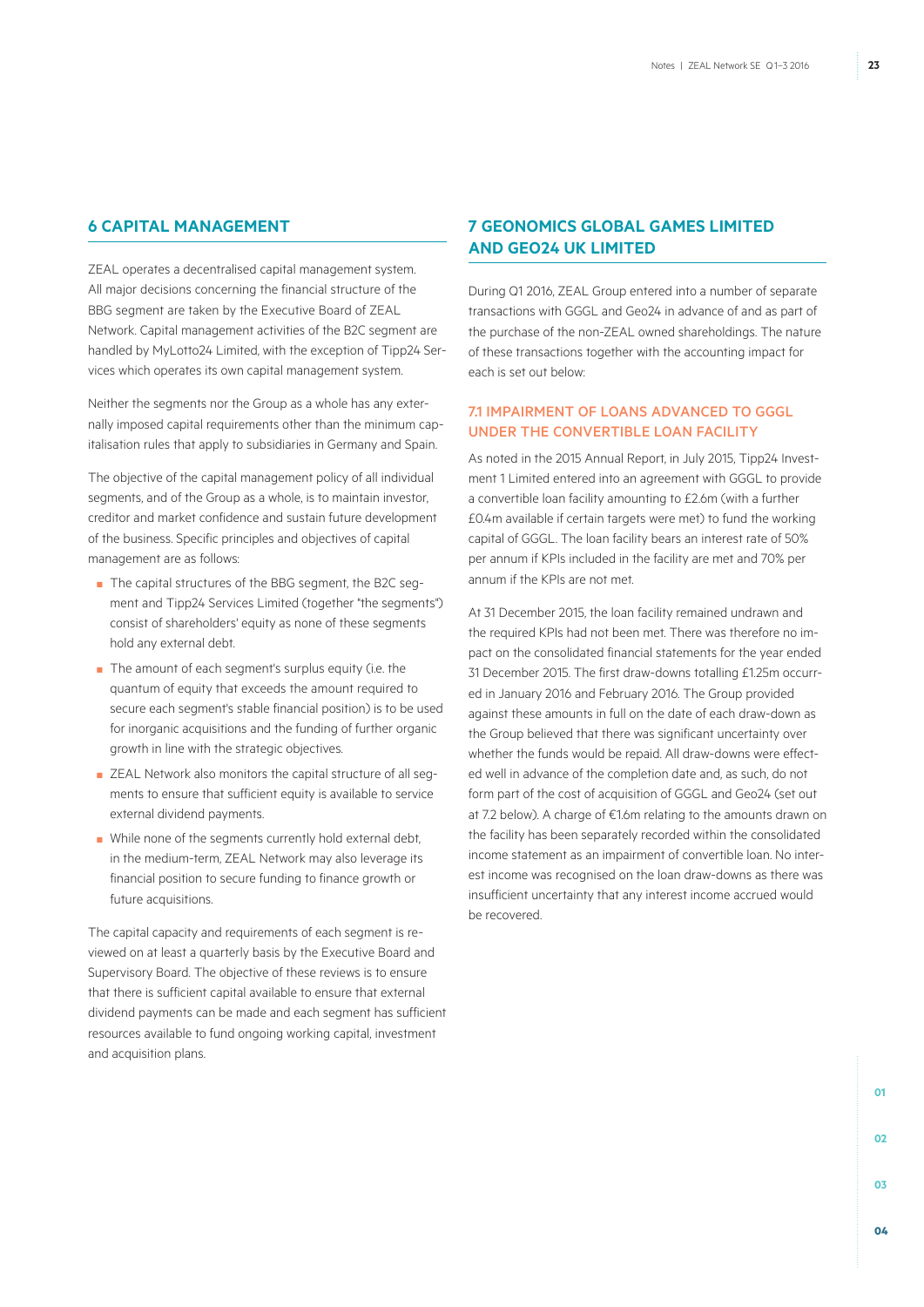### 7.2 ACQUISITION OF NON-ZEAL OWNED SHARES IN GGGL AND GEO24

At 31 December 2015, Tipp24 Investment 1 Limited, a wholly owned subsidiary of ZEAL Network SE, held 104,965 ordinary shares in GGGL. GGGL is a software licensing and development company incorporated in the UK. On 29 January 2016, ZEAL Group exercised 37,738 warrants and was granted 37,738 new ordinary shares in exchange for consideration of £377. Post warrant exercise, ZEAL Group owned 142,703 shares in GGGL or 32.13% of the total shares in issue at that date (444,081 ordinary shares).

As noted in the 2015 Annual Report, the Directors made the decision to purchase the non-ZEAL owned shares of GGGL during Q1 2016 as both parties believed that the technical know-how and expertise of the personnel employed by GGGL and its joint venture Geo24 would fit well with ZEAL Group's wider growth aspirations. On 10 March 2016, the Group signed a share purchase agreement ("SPA") with the shareholders of GGGL to acquire the remaining issued share capital of GGGL that was not owned by ZEAL Group at 29 January 2016. As GGGL owned the non-ZEAL owned shares of Geo24 at the acquisition date, ownership of 100% of the issued share capital of GGGL lead to full control of Geo24 passing to the ZEAL Group.

The remaining shares in GGGL that were in issue at the SPA signing date, but not owned or beneficially owned by ZEAL Group (301,378 ordinary shares), were acquired from the non-ZEAL shareholders on 30 March 2016 for consideration of £0.8m (€1.0m) (representing a value of £2.70 (€3.45) per share).

The excess of the purchase consideration over the fair value of net liabilities acquired in GGGL and Geo24, resulting in a charge of €1.3m, was written off to the consolidated income statement in March 2016. This charge, effectively representing recruitment costs, was recorded as a loss on acquisition.

Immediately following the acquisition ZEAL management implemented the decisions made prior to the acquisition in relation to the technical staff and the Geo24 websites. The technical staff employed by GGGL were assigned to existing BBG projects developed by the ZEAL Group. Furthermore, before the end of Q1 2016, the websites run by Geo24 prior to acquisition were shut down. As neither the business of GGGL nor the business of Geo24 were capable of being conducted and managed for the purpose of providing a return in the form of dividends, lower costs or other economic benefits directly to investors, the Directors of the Company concluded that neither GGGL nor Geo24 constituted "businesses" as defined in IFRS 3 "Business Combinations". Although neither GGGL nor Geo24 constituted businesses as defined by IFRS 3 "Business Combinations" and the related disclosure requirements are therefore not required, the Directors believe that details of the assets and liabilities acquired and consideration transferred would be informative to users of the interim financial statements. The following table summarises the consideration transferred for control of GGGL and details of the assets acquired and liabilities assumed at the acquisition date in GGGL and Geo24. No goodwill was recorded on acquisition.

| Recognised amounts of identifiable assets acquired and liabilities assumed |         |     |       |
|----------------------------------------------------------------------------|---------|-----|-------|
| in $\epsilon$ k                                                            |         |     |       |
| Cash and cash equivalents                                                  | 278     | 140 |       |
| Trade receivables                                                          |         |     |       |
| Other current assets and prepaid expenses                                  | 231     |     |       |
| Trade payables                                                             | ΄8      |     |       |
| Other liabilities and short-term provisions                                | (752)   | 56) |       |
| Income tax liabilities                                                     | (138)   |     | (138) |
| <b>Total identifiable net liabilities</b>                                  |         |     |       |
| Consideration transferred for 67.87% of GGGL (301,378 shares) <sup>1</sup> | (1.041) |     |       |
| <b>Consideration transferred</b>                                           |         |     |       |
| <b>Total loss on acquisition</b>                                           |         |     |       |

*1 Consideration transferred on acquisition of Geo24 UK Limited was €nil.*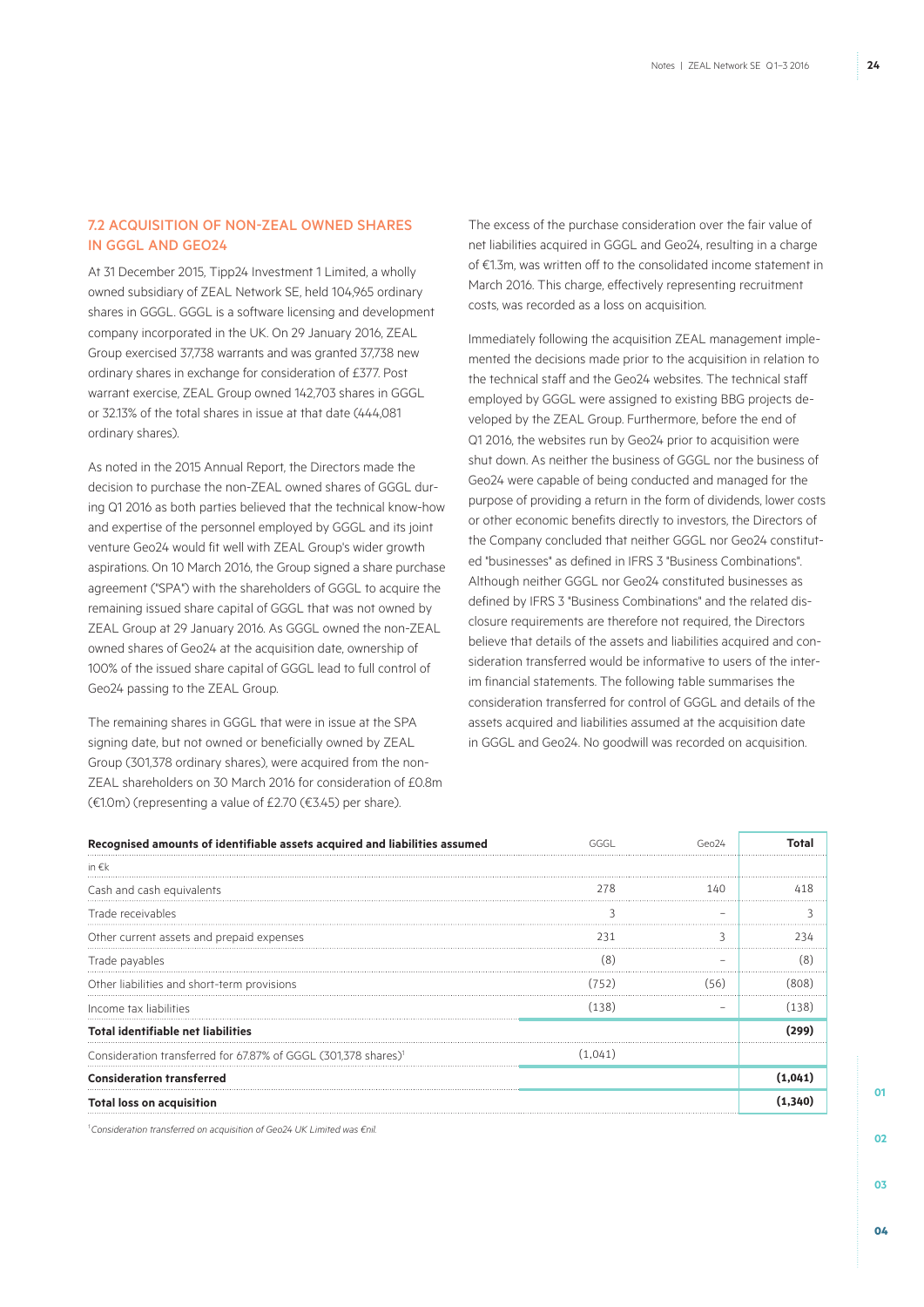#### **Net cash outflow arising on acquisition**

| in $\epsilon$ k                                   |        |
|---------------------------------------------------|--------|
| Cash consideration                                | (1.041 |
| Less: cash and cash equivalents balances acquired |        |
| Acquisition, net of cash                          |        |

No contingent consideration is payable in relation to the acquisition.

### **8 RELATED PARTIES**

The Members of Executive Board and Supervisory Board of ZEAL Network, as well as their immediate relatives, are regarded as related parties in accordance with IAS 24 "Related party disclosures".

At the Annual General Meeting for the year ended 31 December 2010, held on 29 June 2011, Jens Schumann was elected Member of the Supervisory Board with effect from 1 July 2011. Jens Schumann is the sole shareholder of Schumann e.K. This structure has existed in comparable form since 2002 and was chosen because class lotteries only issue sales licenses at present to natural persons or companies in which neither the liability of the company or its direct and indirect partners is limited. A cooperation agreement is in place between ZEAL and Schumann e.K., which governs the processing of game participation of class lottery customers by Schumann e.K. Under the terms of the agreement, Schumann e.K. must pay all commissions and other brokerage fees collected in this context to ZEAL. ZEAL provides Schumann e.K. with services in the field of controlling, bookkeeping, marketing and technical services and bears the costs incurred by Schumann e.K. in running its operations. As Schumann e.K. forms part of the ZEAL Group, all charges and income eliminate in full in the consolidated financial statements.

As Jens Schumann operates Schumann e.K. in the interest of ZEAL, ZEAL has undertaken to indemnify him in the event of any personal claims by third parties arising from or in connection with the operation of Schumann e.K. Indemnification is limited to the extent that fulfilment of this indemnification may not cause ZEAL to become insolvent or over-indebted. In his capacity as shareholder of Schumann e.K., Mr. Schumann did not receive any remuneration during the business year.

Oliver Jaster is a Member of the Supervisory Board. The operating business of Schumann e.K. was outsourced to a related company of Oliver Jaster, Günther Direct Services GmbH, Bamberg. In return, Günther Direct Services GmbH, Bamberg, received compensation of €94k in the period under review (2015: €102k). An amount of €17k was owed to Günther Direct Services GmbH at 30 September 2016 which was paid in full in October 2016.

The Swiss foundation "Fondation enfance sans frontières", Zurich, owner of the preference shares of MyLotto24 Limited and Tipp24 Services Limited, has been identified as a related party. A dividend of €15k and donations of €35k were paid by the Group to the Swiss foundation during the nine month period (2015: €15k & €57k respectively).

There were no other significant transactions with related parties in the period under review.

### **9 Subsequent events**

There were no significant events after the balance sheet date that require separate disclosure.

### **10 STATUTORY ACCOUNTS**

The financial information shown in this publication, which was approved by the Board of Directors on 11 November 2016, is unaudited and does not constitute statutory financial statements. The Annual Report of ZEAL Network SE for the year ended 31 December 2015 has been filed with the Registrar of Companies in England and Wales. The report of the auditor on those accounts was unqualified and did not contain a statement under section 498 (2) or section 498 (3) of the UK Companies Act 2006.